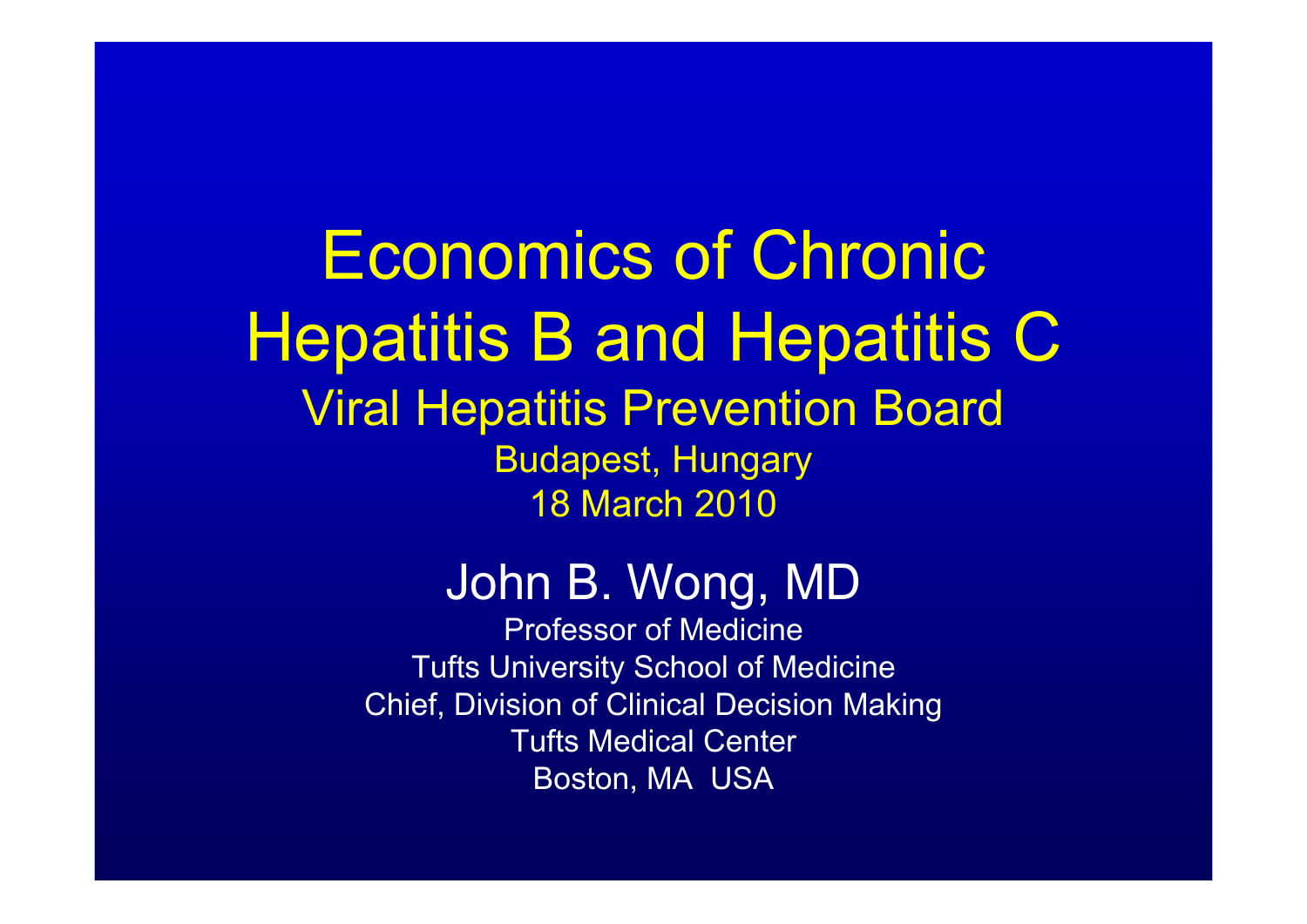## Health Budget Limitations

- 2009 U.S. health care expenditures estimated to be \$2.4 trillion or 17% of GDP
	- 40% more on health care: ~\$650 billion in 2008
- "Every country spends 100% of its gross domestic product on something"
- What is important is the value obtained by the spending: opportunity costs

Reinhardt NY Times 2008; The National Coalition on Health Care 2008; Fuchs VR *Ann Intern Med* 2005;143(1):76-78.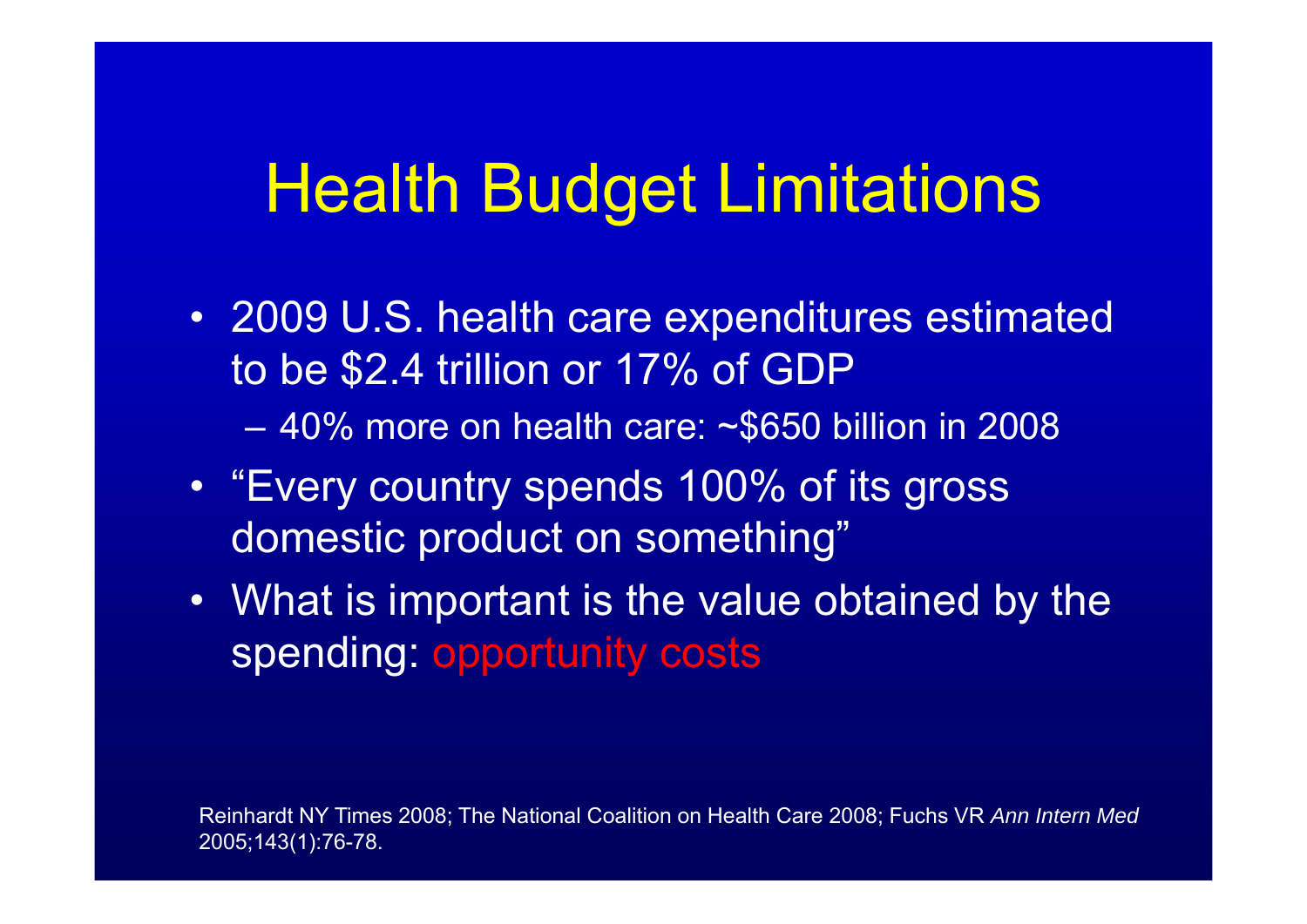# Public Health Burden of HCV for 2010-2019

- Predicted 1.5-2-fold ↑ HCV mortality for US, France, Spain, Switzerland, England, Australia and Canada
	- 1 million years of advanced liver disease
	- \$11 billion direct medical care costs
- Observed increase
	- resource use England, US, Canada
	- mortality rates in England, US

Wong JB *Am J Pub Health* 2000;90:1562; Armstrong GL *Hepatol* 2000;31:777; Kim WR *Hepatol* 2002;36:S30; El-Serag H *Hepatol* 2002;36:S74; Sagmeister M *Eur J Gastroenterol Hepatol* 2002;14:25; Davis GL Liv Transpl 2003; 9:331; Deuffic *J Hepatol* 2004;40:319; Buti M *J Hepatol* 2005;42:639; Grant WC *Hepatol* 2005;42:1406; Nguyen GC *Clin Gastroenterol Hepatol* 2007;5:1092; Sweeting MJ *J Vir Hep* 2007;14:570; Wise M *Hepatol* 2008;47:128; Mann *Epi Infect* 2009;137:513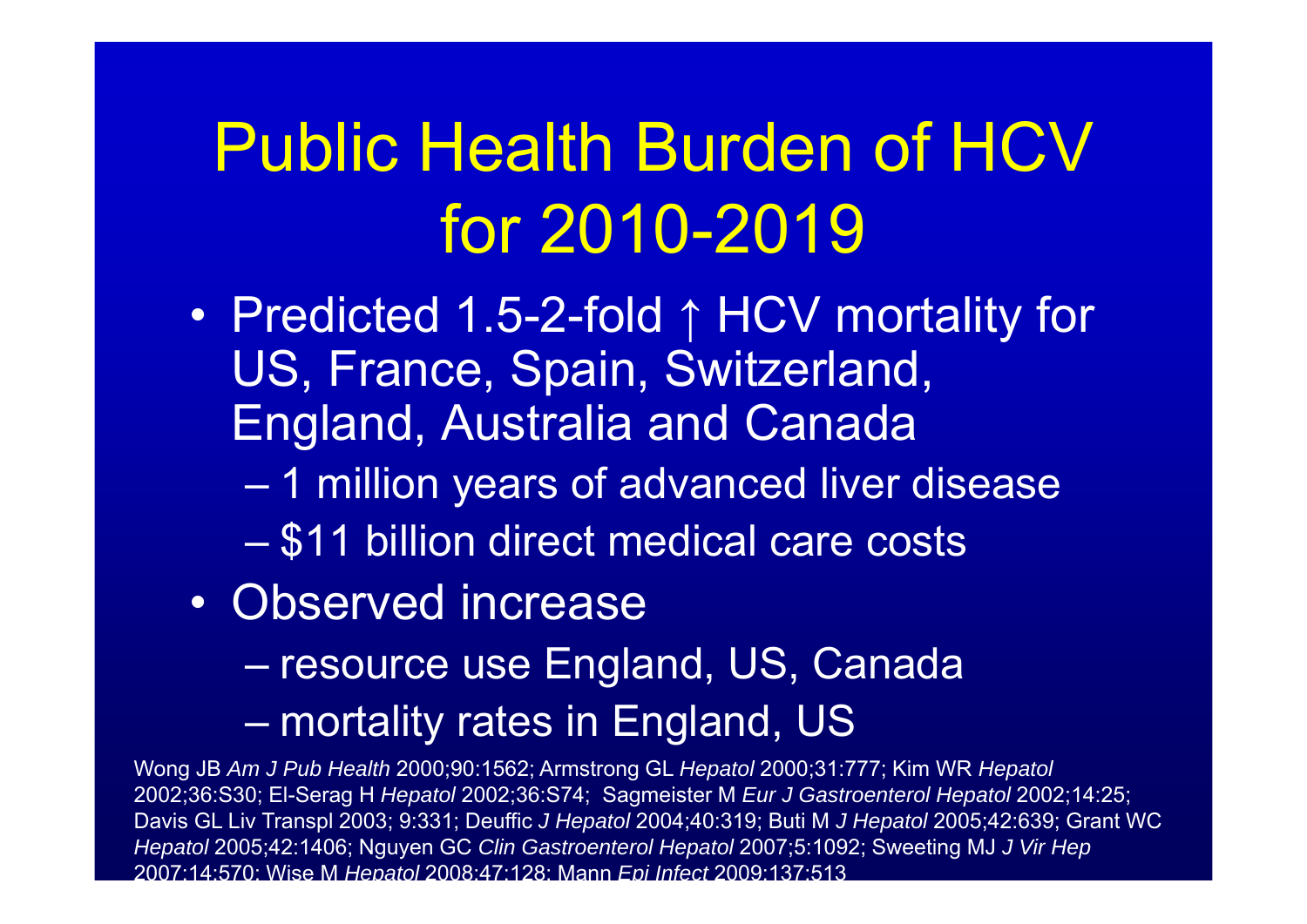# 1-Year Average Wholesale US HBV Drug Costs

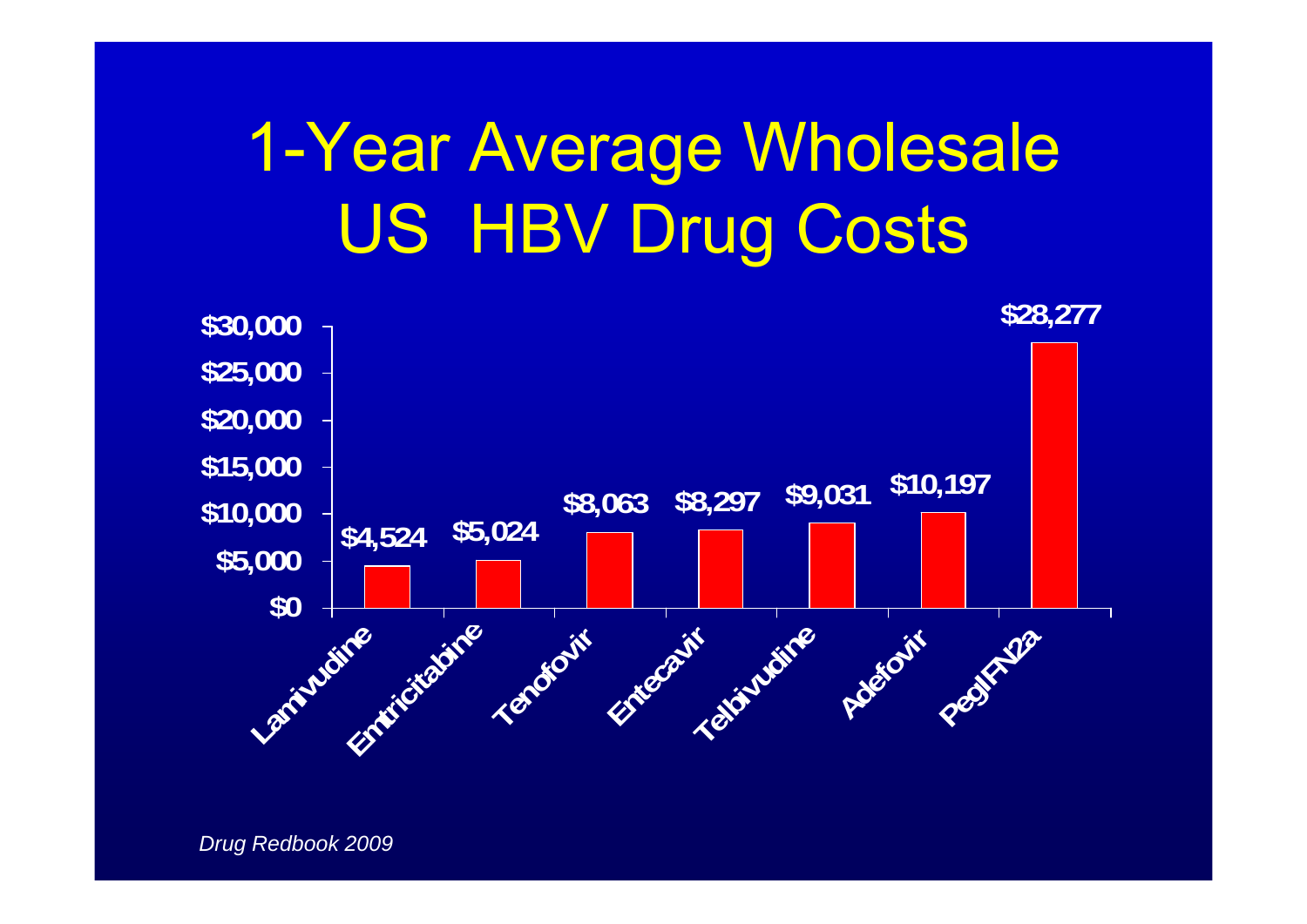# 24-Week Average Wholesale US HCV GT2-3 Drug Costs



*Drug Redbook 2009*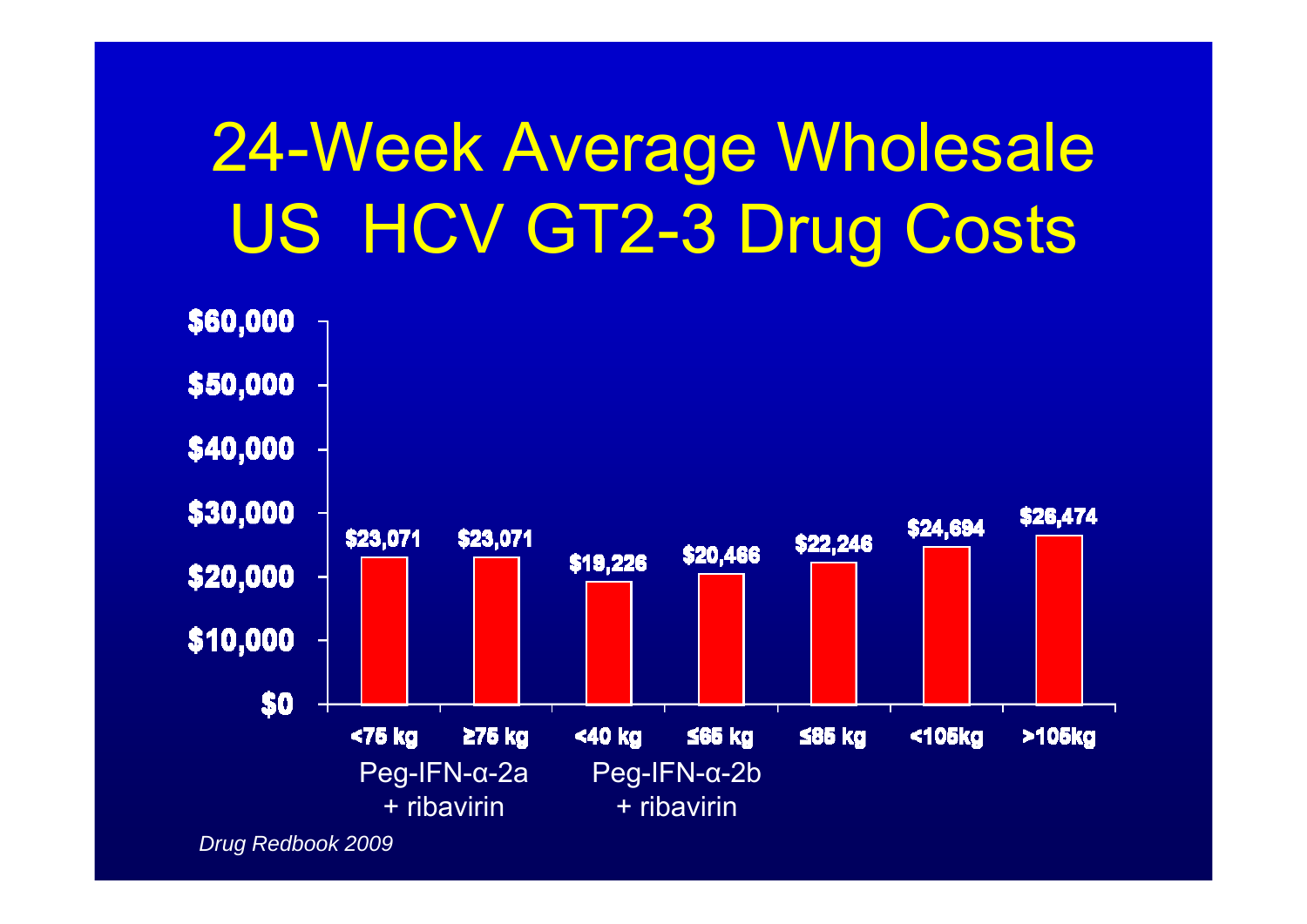# 48-Week Average Wholesale US HCV GT1-4 Drug Costs

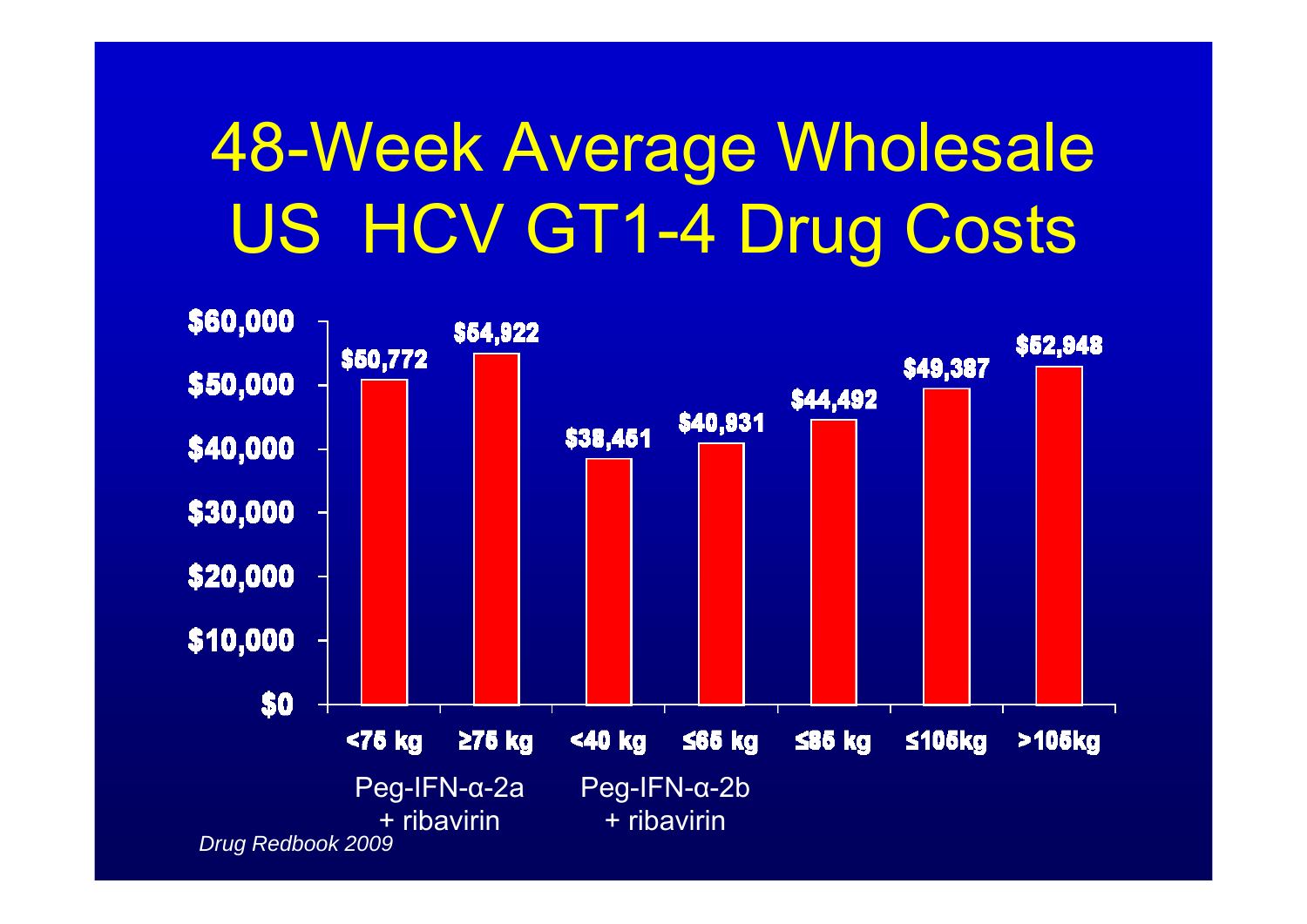### Continuing Treatment %

**Full ITT Stop 24 Week Stop 12 Week**



**Management algorithms decrease drug costs by ~43%**

Wong JB, et al. *Am J Gastroenterol.* 2003;98(11):2354-2362.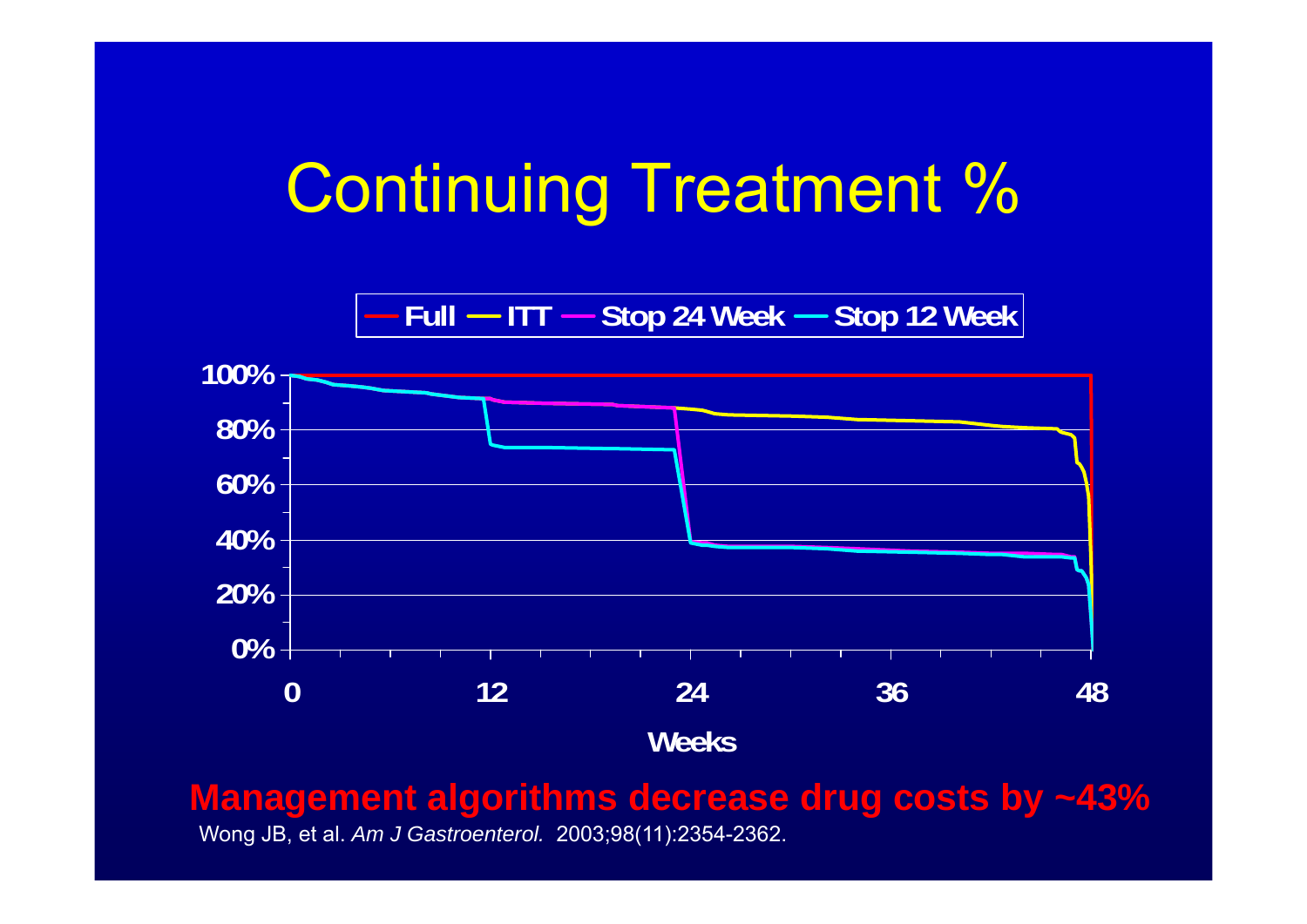### Cost-Effectiveness Analysis

- Considers costs of drugs, drug monitoring, side effects, and effects of disease
- Relies on understanding natural history of the disease and effect of therapy, accounting for death and morbidity
- Randomized lifetime clinical trial impractical, so use computer simulation Markov model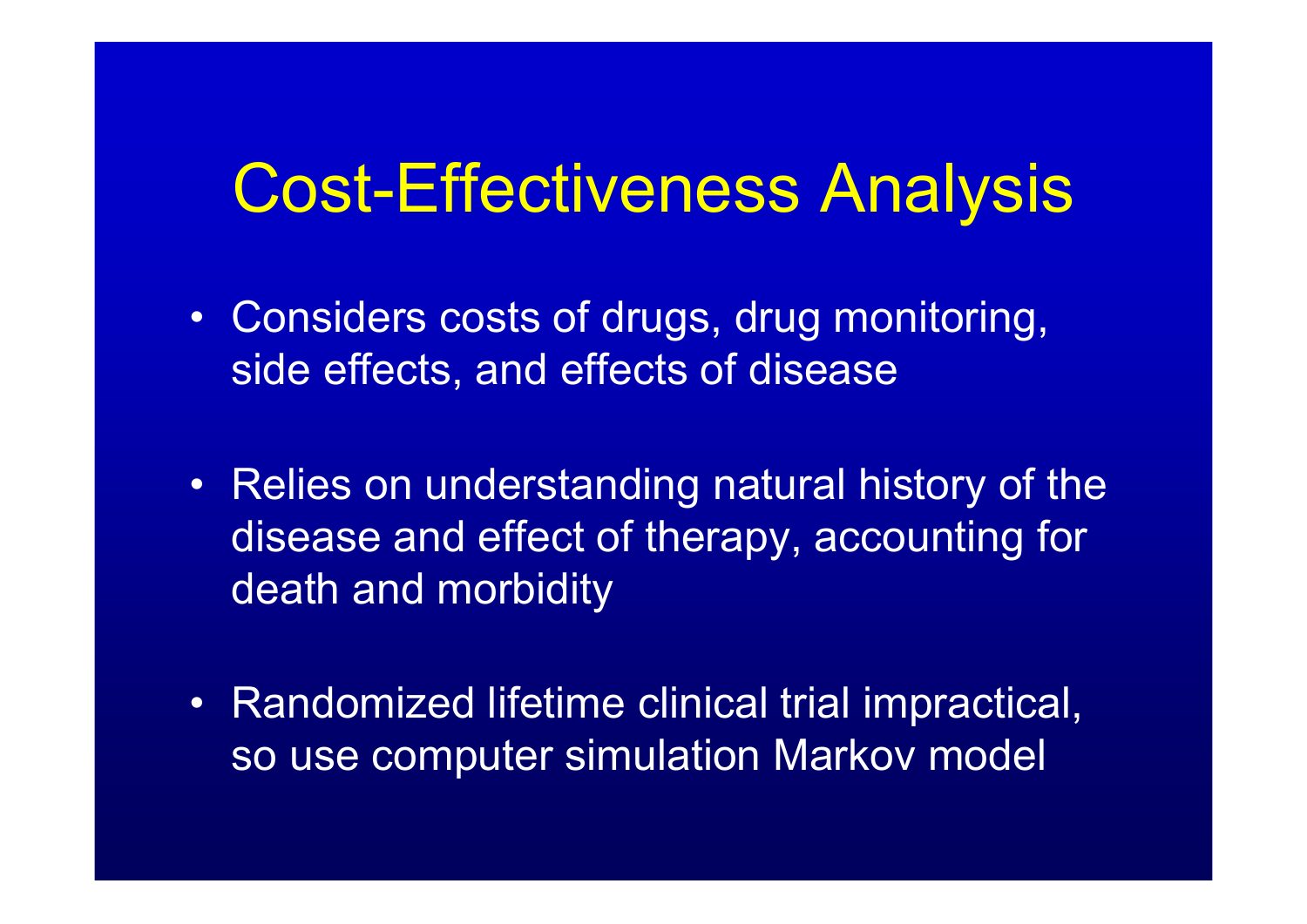"Essentially, all models are wrong, but some are useful.

-George EP Box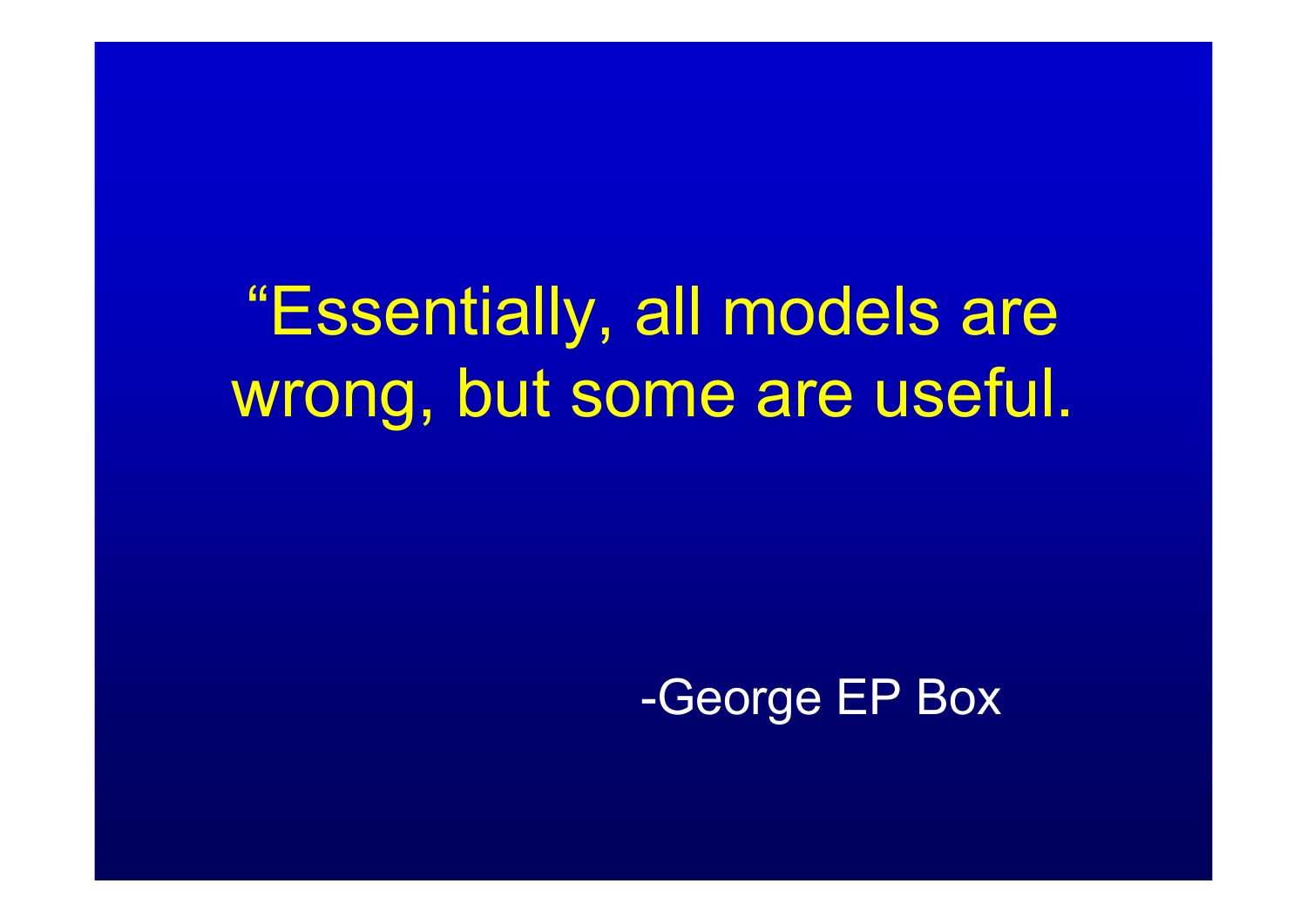### Hepatitis B Model



Wong *JB, et al. Ann Intern Med.* 1995;122(9):664-675.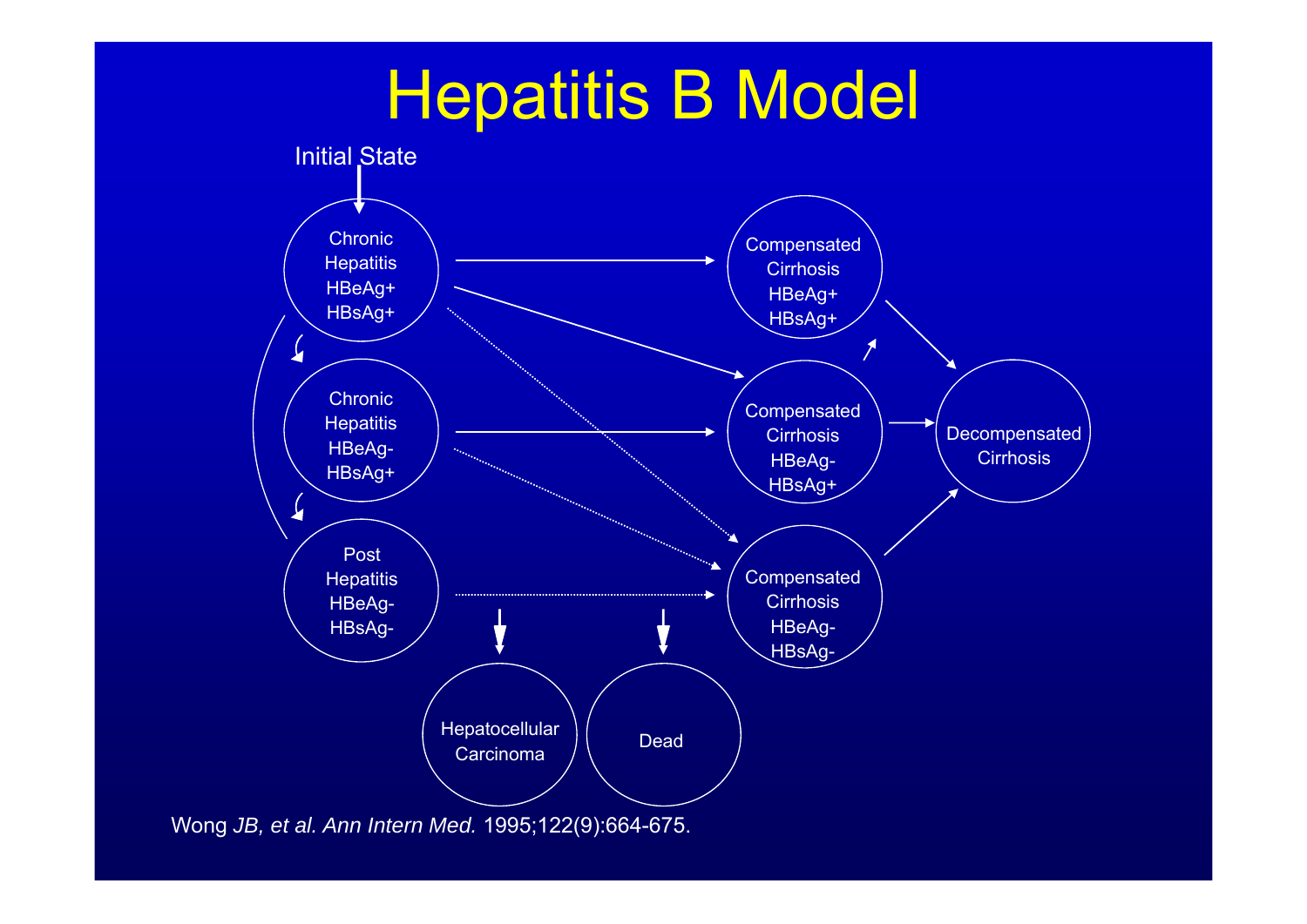### Hepatitis B Model

|        | <b>Lifetime</b><br>Cost | <b>Life</b><br><b>Expectancy</b> |
|--------|-------------------------|----------------------------------|
| HBeAg+ | \$63,200                | 24.0                             |
| HBsAg+ | \$20,500                | 34.0                             |

aExcludes liver transplantation, HCC screening, and nucleoside analogues for compensated or decompensated cirrhosis

Wong *JB, et al. Ann Intern Med.* 1995;122(9):664-675.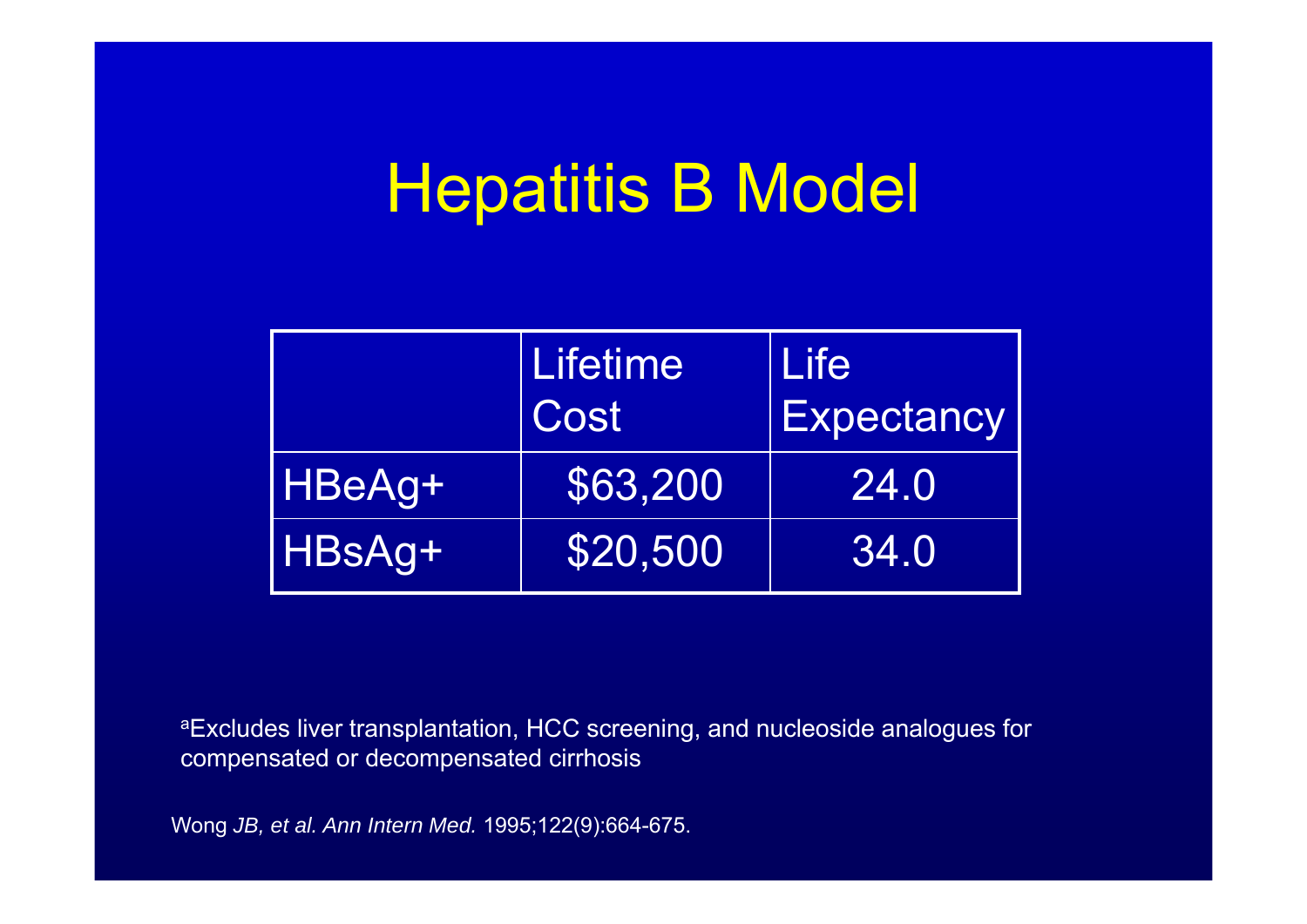# "Our advice: Beware of geeks bearing formulas."

-Warren Buffett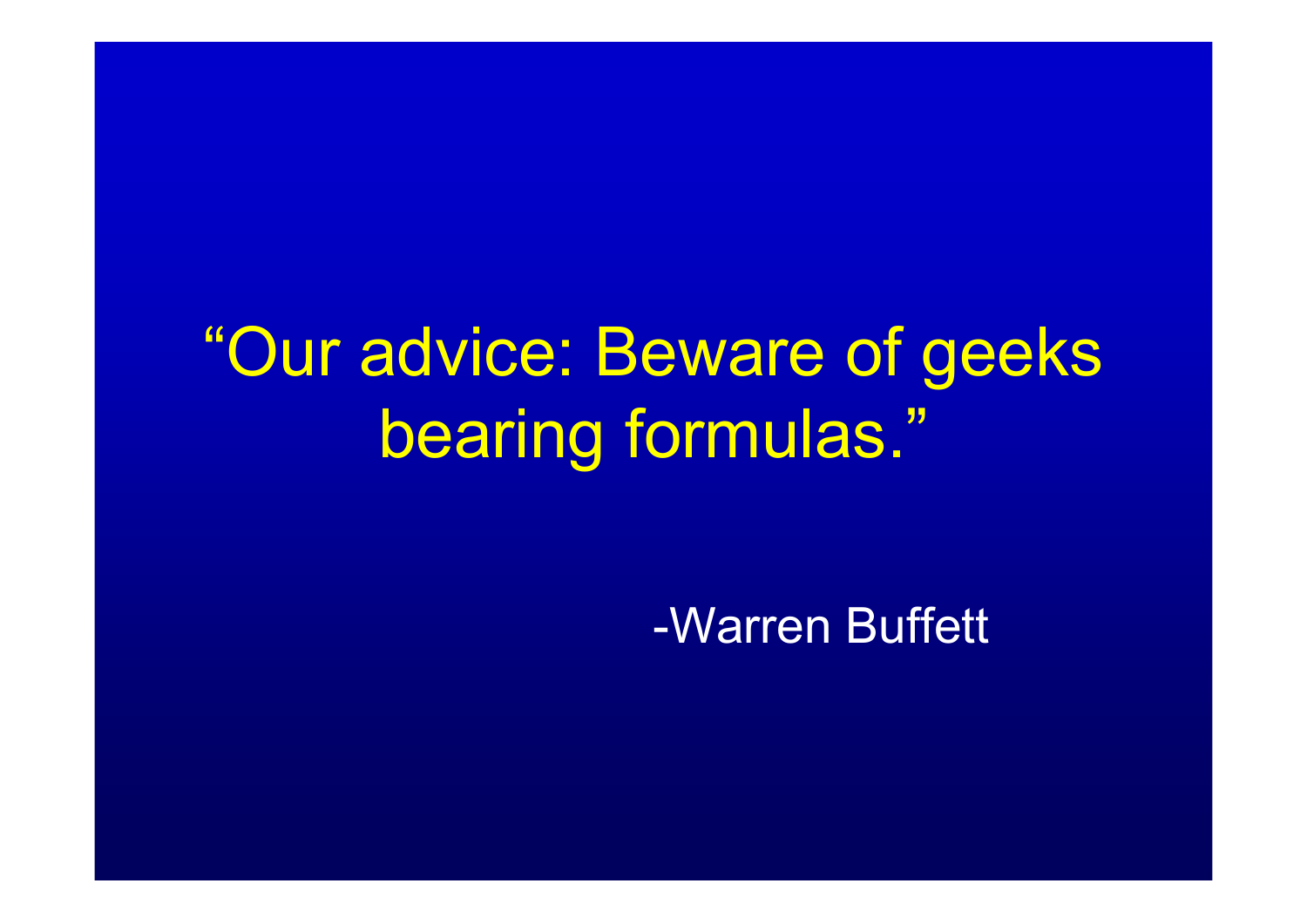# Marginal or Incremental Cost-Effectiveness Analysis

• Additional cost divided by additional benefit

Cost With New Drug – Cost With Standard Care Effectiveness With New Drug – Effectiveness With Std Care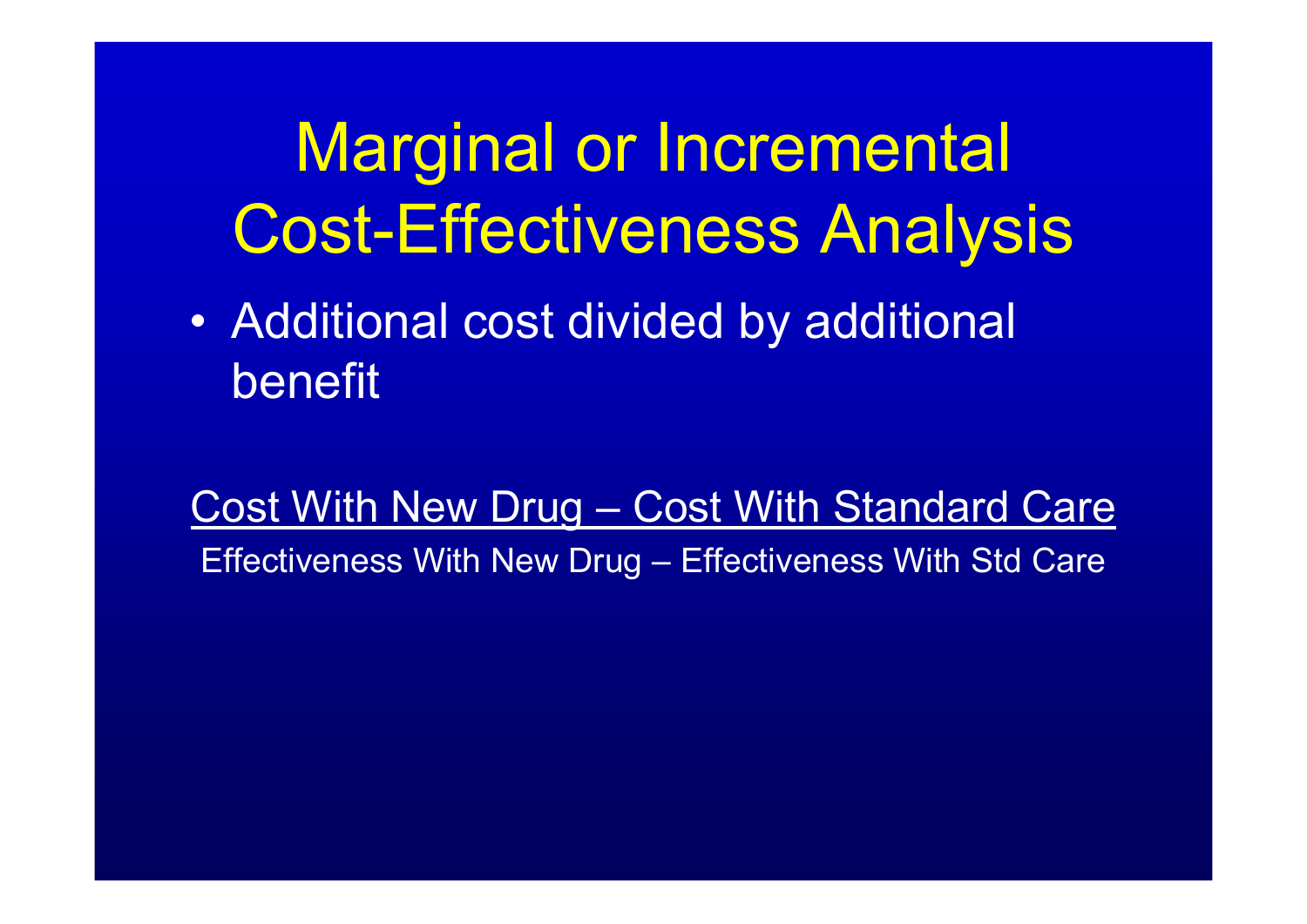| <b>Incremental</b><br><b>Costs</b><br><b>Cost-Effectiveness Ratio</b><br><b>Dominated</b> |                                          |                                            |
|-------------------------------------------------------------------------------------------|------------------------------------------|--------------------------------------------|
| ↑ Costs<br>↓ Effectiveness                                                                | ↑ Costs<br>↑ Effectiveness               |                                            |
|                                                                                           |                                          | <b>Incremental</b><br><b>Effectiveness</b> |
| $\downarrow$ Costs<br>$\downarrow$ Effectiveness                                          | $\sqrt{\text{Costs}}$<br>↑ Effectiveness |                                            |
|                                                                                           | <b>Cost-Saving</b>                       |                                            |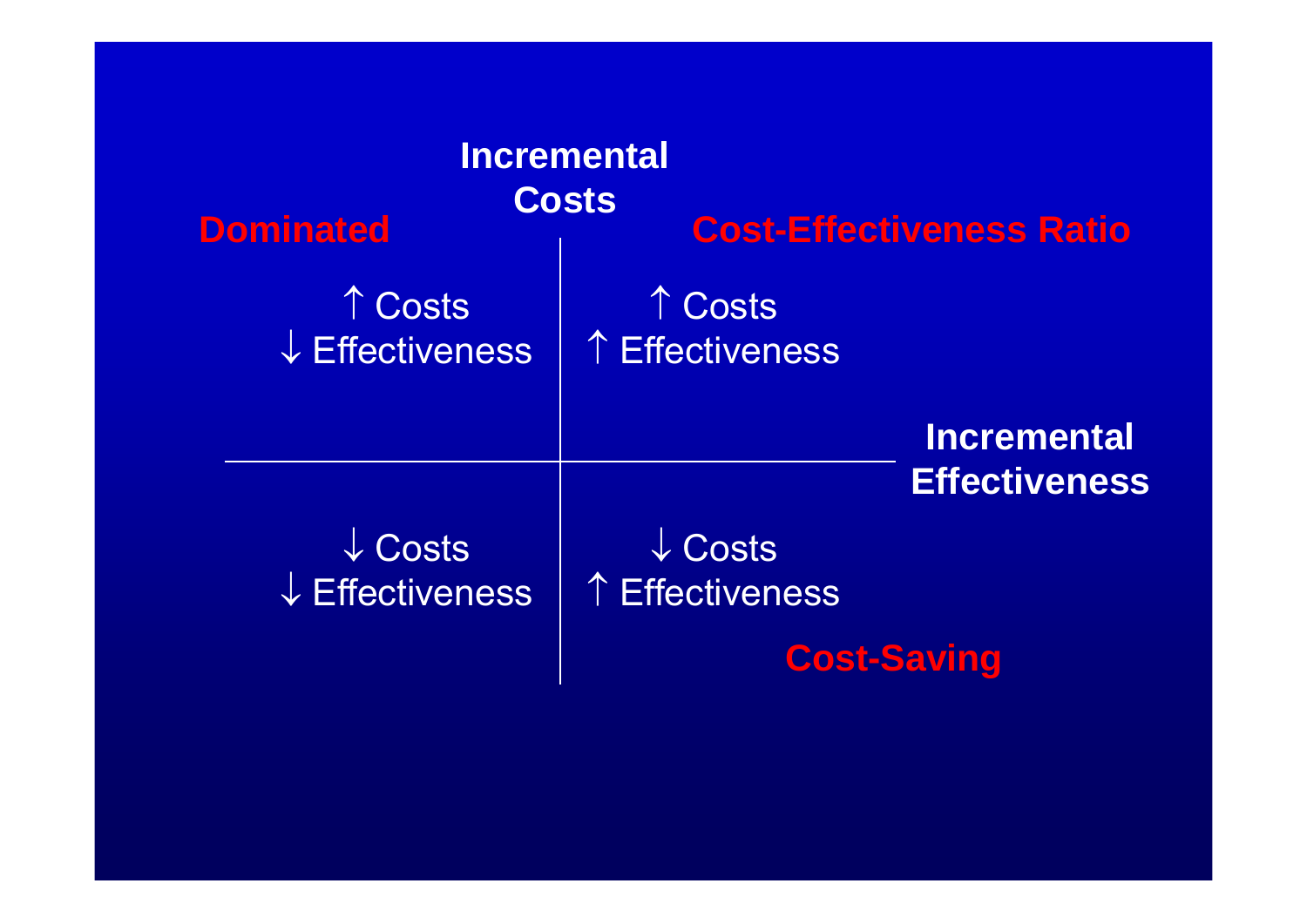# Incremental Cost-Utility Analysis



Pignone, *Ann Intern Med* 2002; Freedberg, *N Engl J Med* 2001; CDC, *JAMA* 2002; Winkelmayer , *Med Decis Making* 2002; Heudebert,*Gastroenterology* 1997.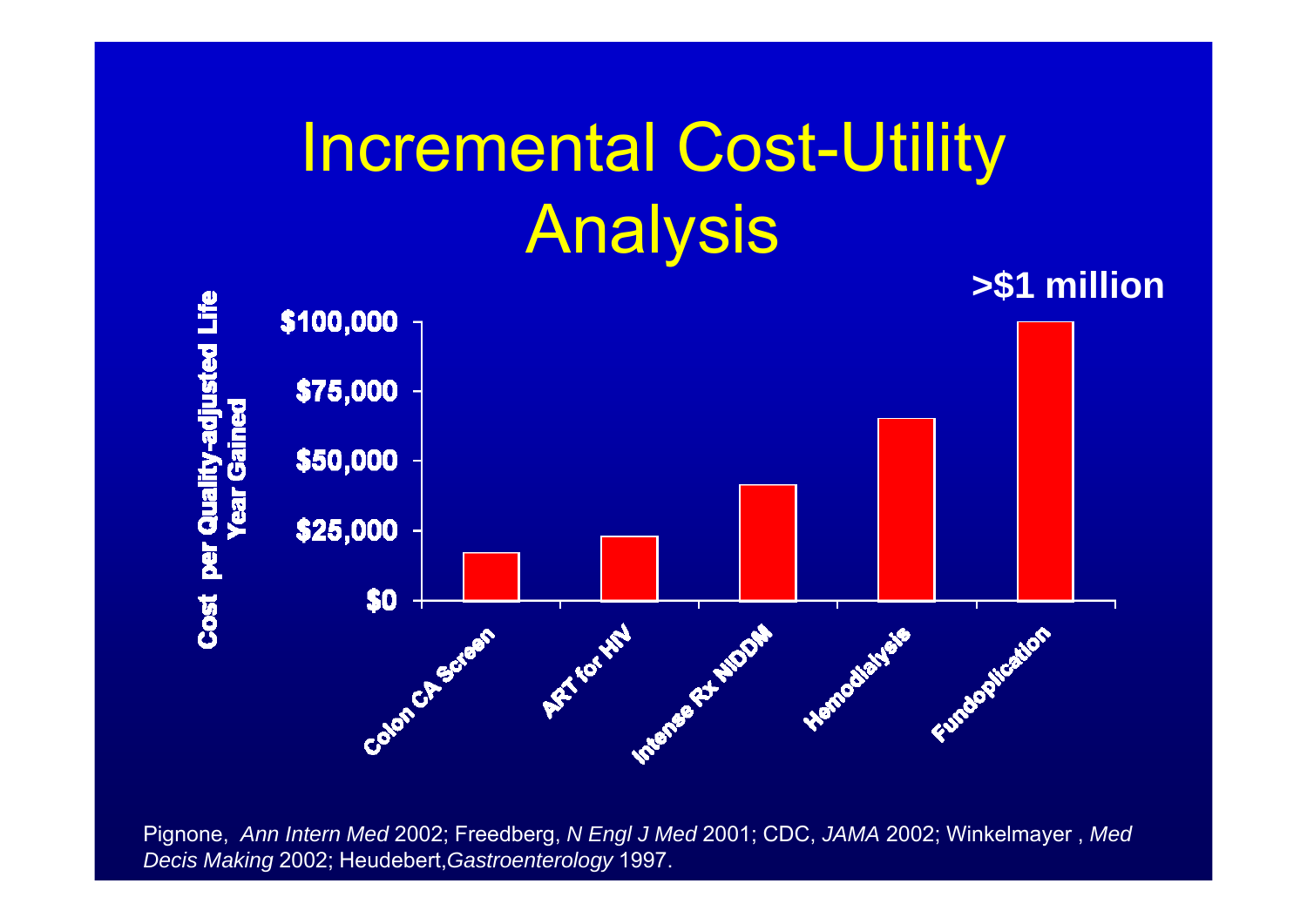### Buying Health for \$1 Million



Pignone M *Ann Intern Med* 2002;137:96; Freedberg KA *N Engl J Med* 2001;344:824; CDC Diabetes Cost Effectiveness Group *JAMA* 2002;287:2542 Winkelmayer WC *Med Decis Making* 2002;22:417; Heudebert GR *Gastroenterology* 1997;112:1078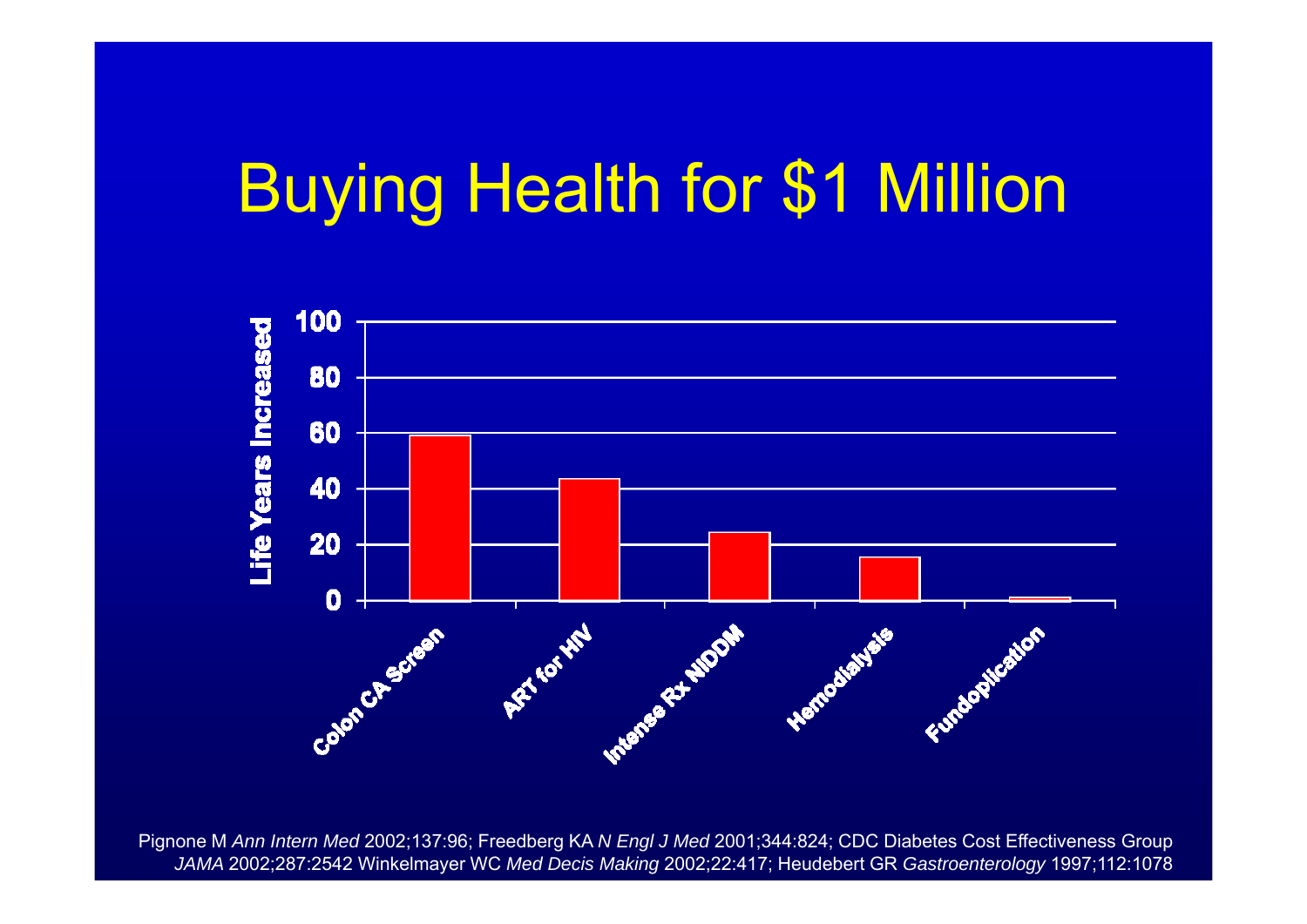# Does HBV or HCV Treatment Provide Good Value?



Pignone M *Ann Intern Med* 2002;137:96; Freedberg KA *N Engl J Med* 2001;344:824; CDC Diabetes Cost Effectiveness Group *JAMA* 2002;287:2542 Winkelmayer WC *Med Decis Making* 2002;22:417; Heudebert GR *Gastroenterology* 1997;112:1078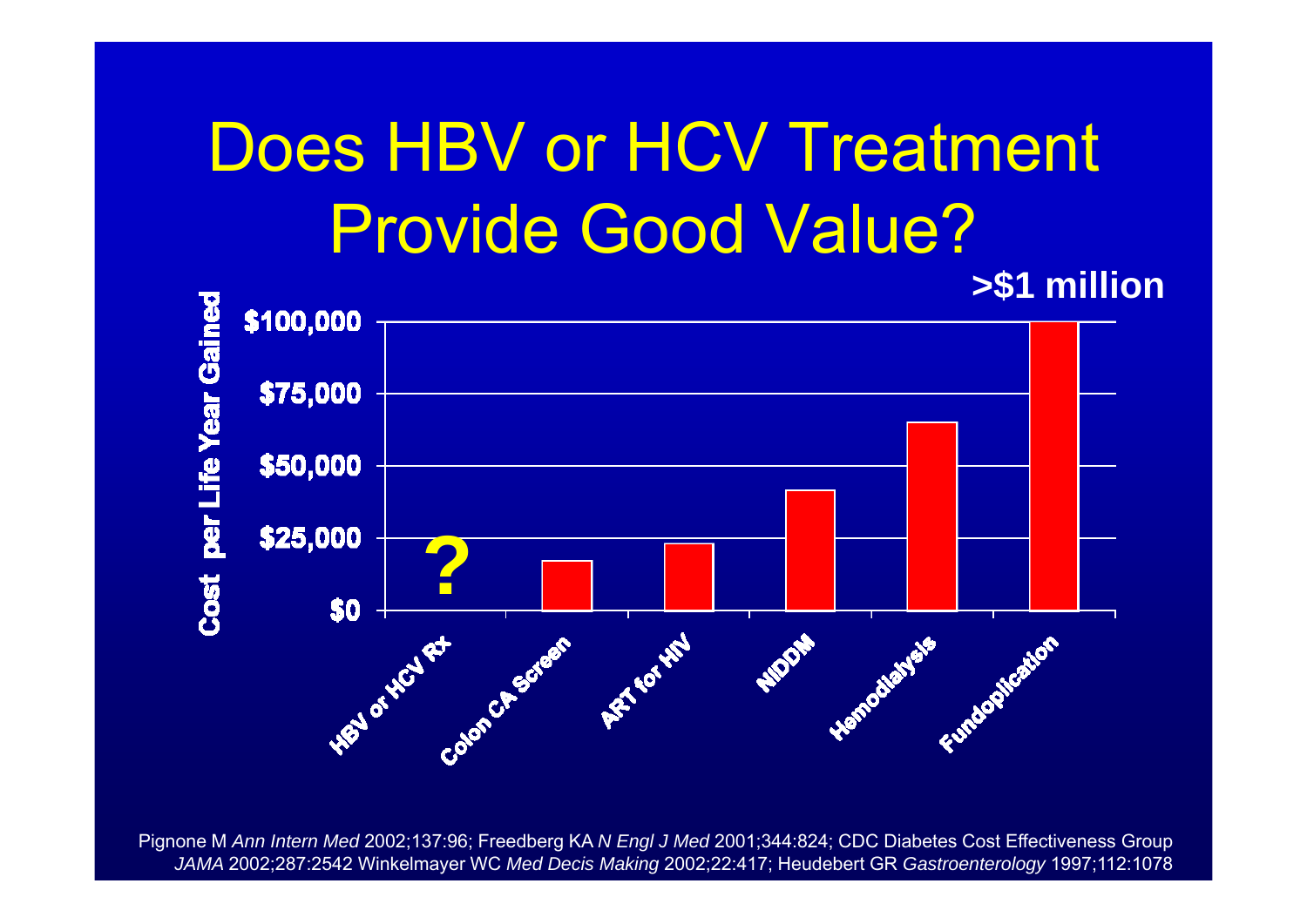### Hepatitis C Costs

**Antiviral Drug Hepatitis C**



Wong *JB, et al. Am J Gastro.* 2003;98(11):2354-2362.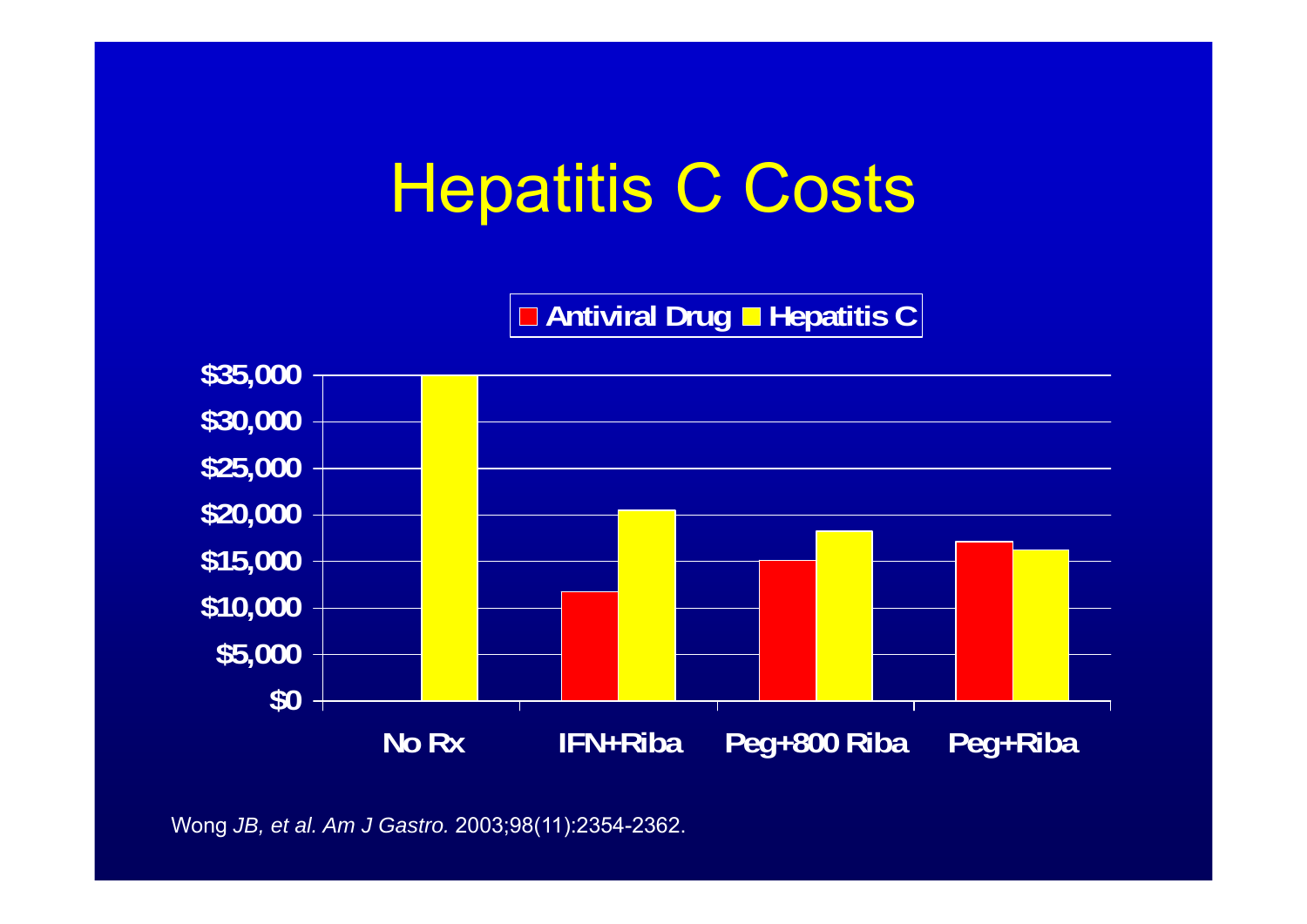### Lifetime Costs

**Antiviral Drug Hepatitis C**



Wong *JB, et al. Am J Gastro.* 2003;98(11):2354-2362.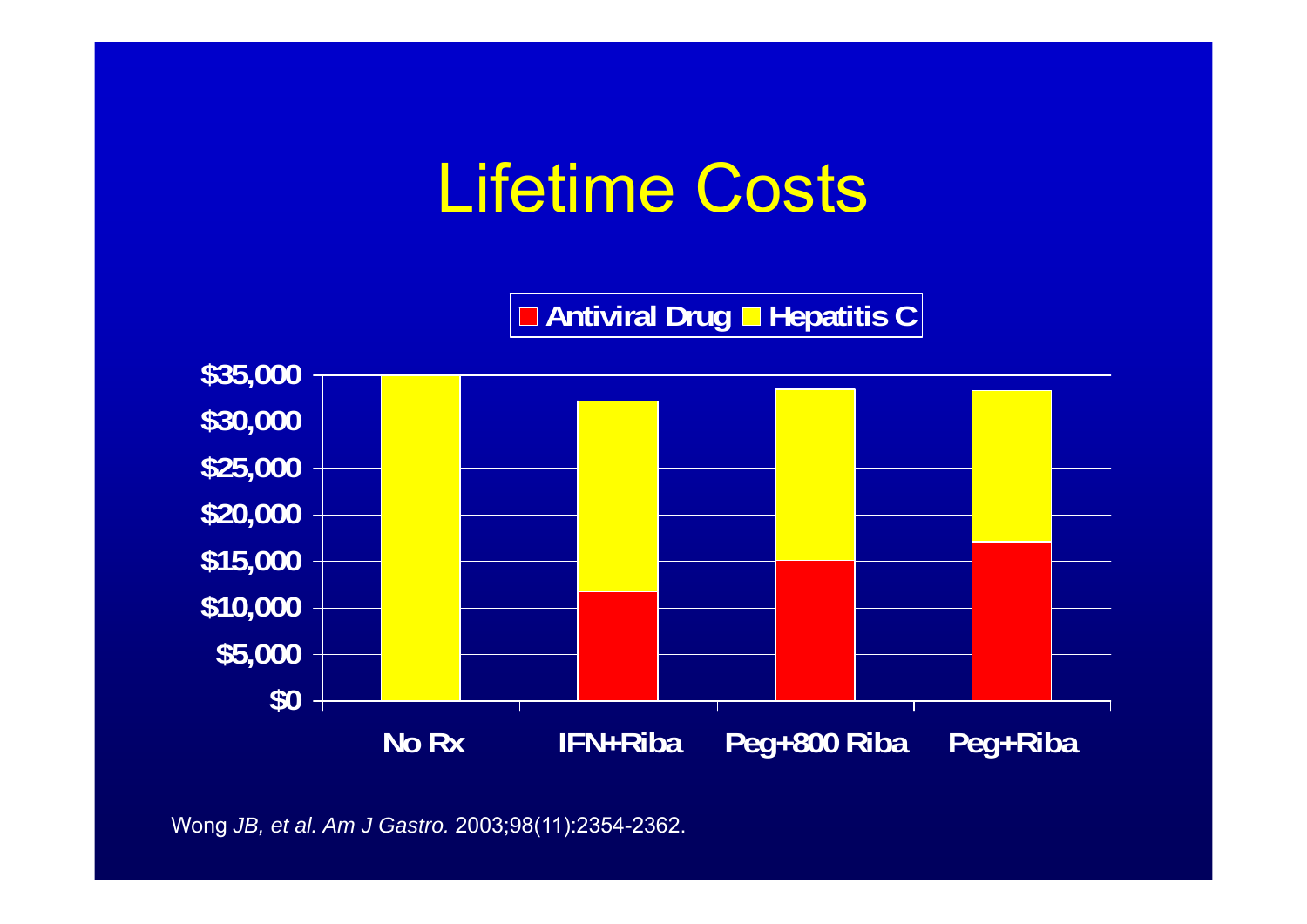# Which Option Would You Prefer:



Annual discount rate = 3%\$10 000 10 years from now = \$7441 now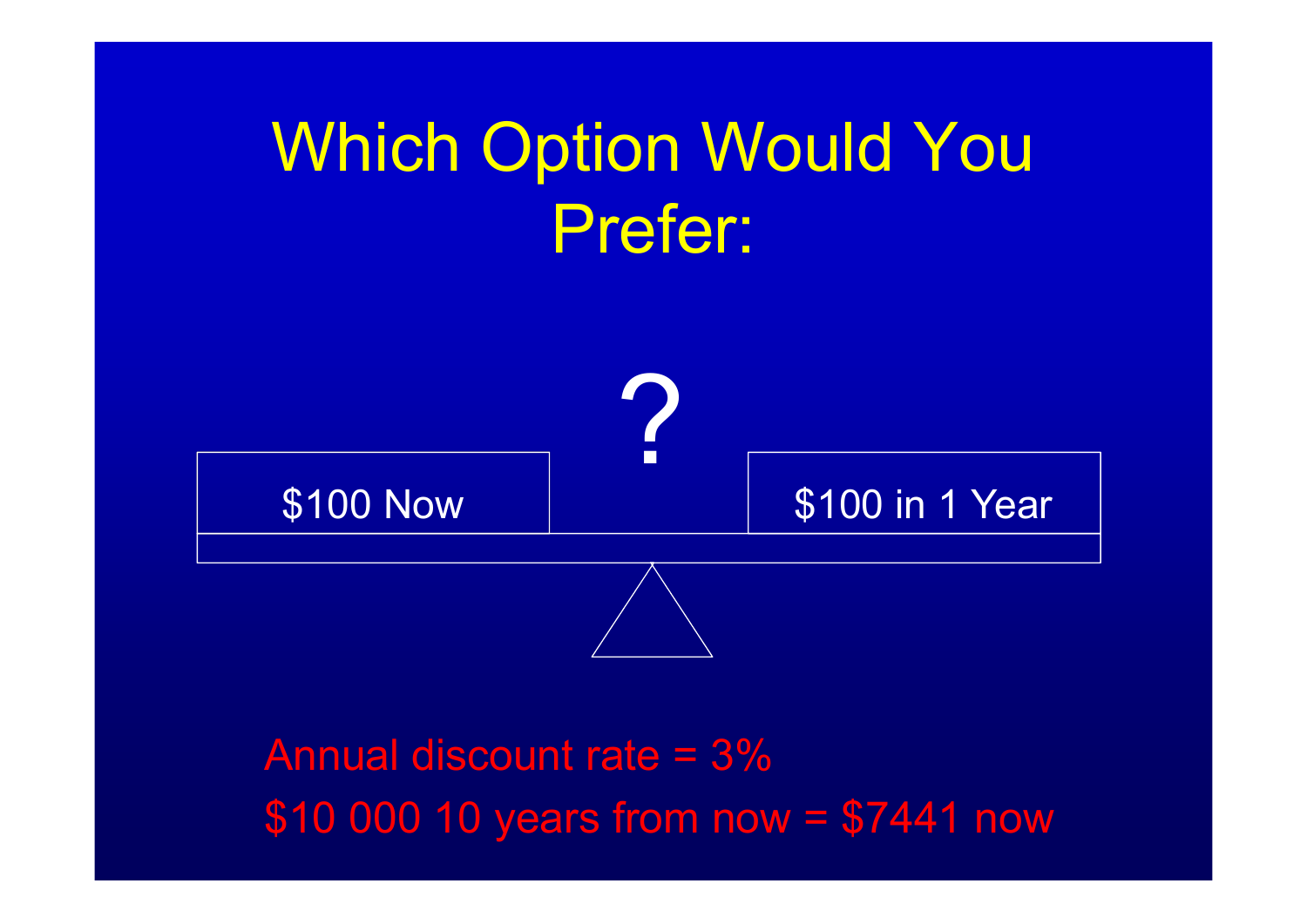### Discounted Lifetime Costs

**Antiviral Drug Hepatitis C**



Wong *JB, et al. Am J Gastro.* 2003;98(11):2354-2362.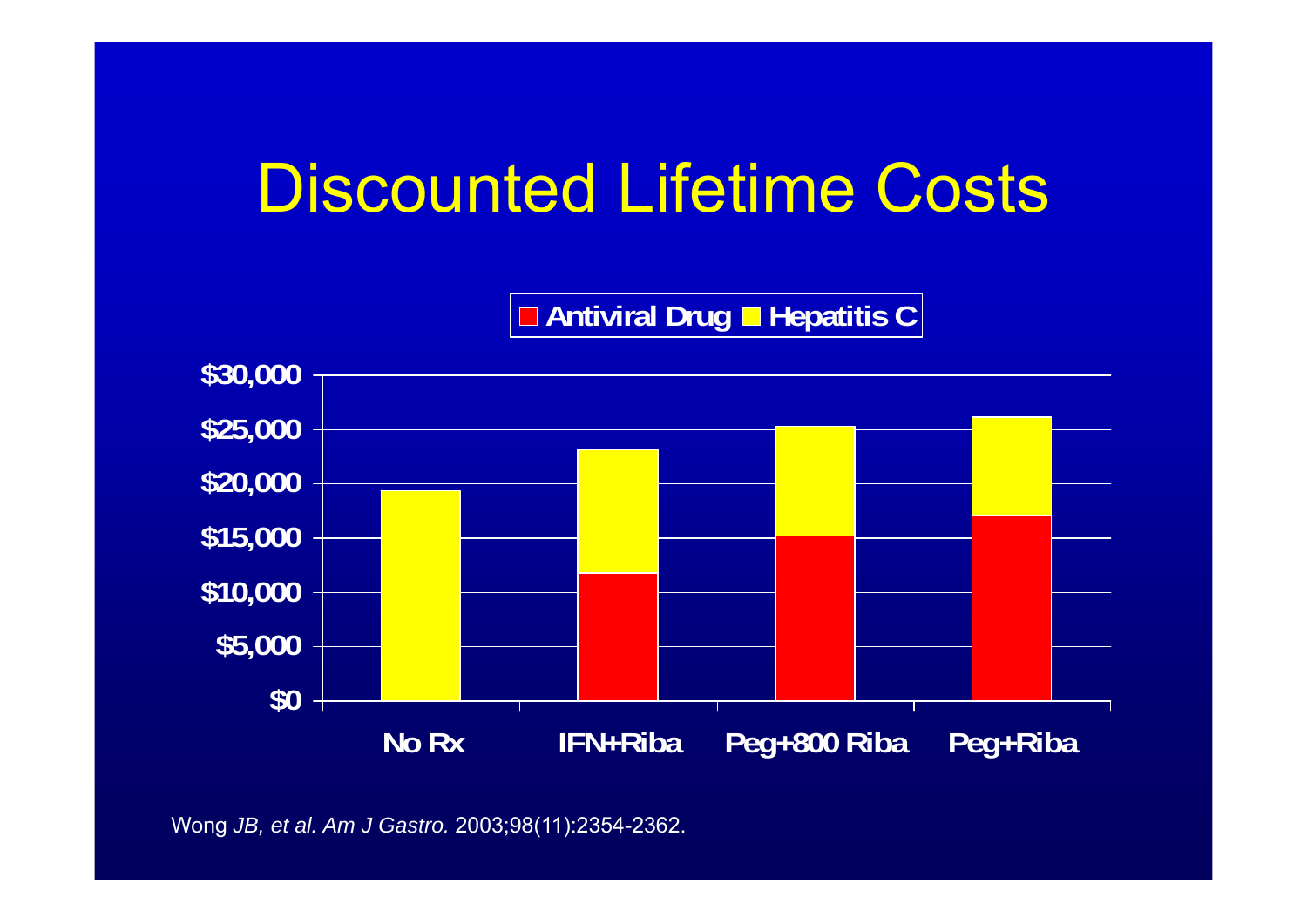

Quality weights adjust life expectancy for the morbidity or toxicity associated with the disease or drug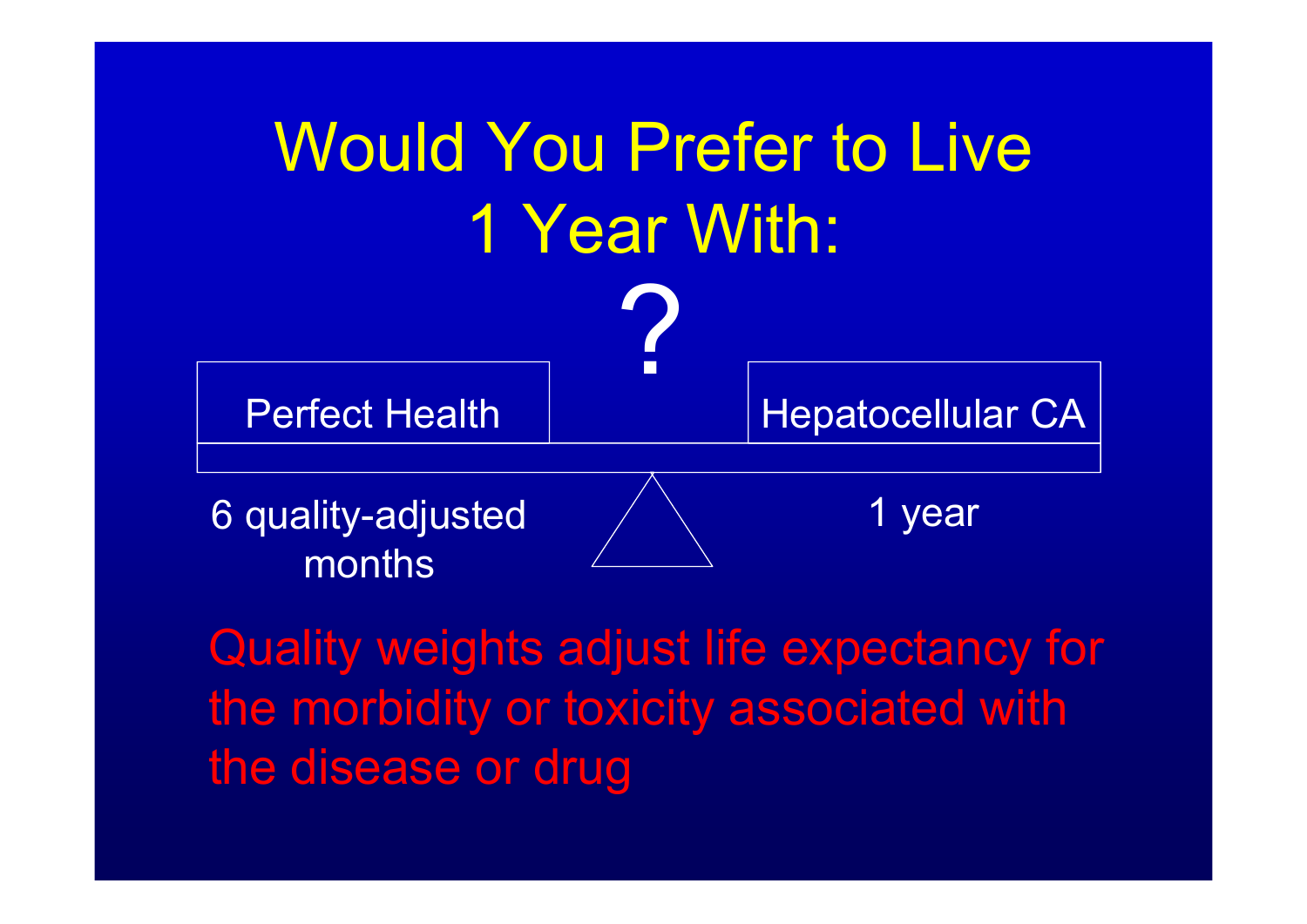### Effectiveness

**Life Expectancy Quality-Adjusted Life Expectancy**



Wong *JB, et al. Am J Gastro.* 2003;98(11):2354-2362.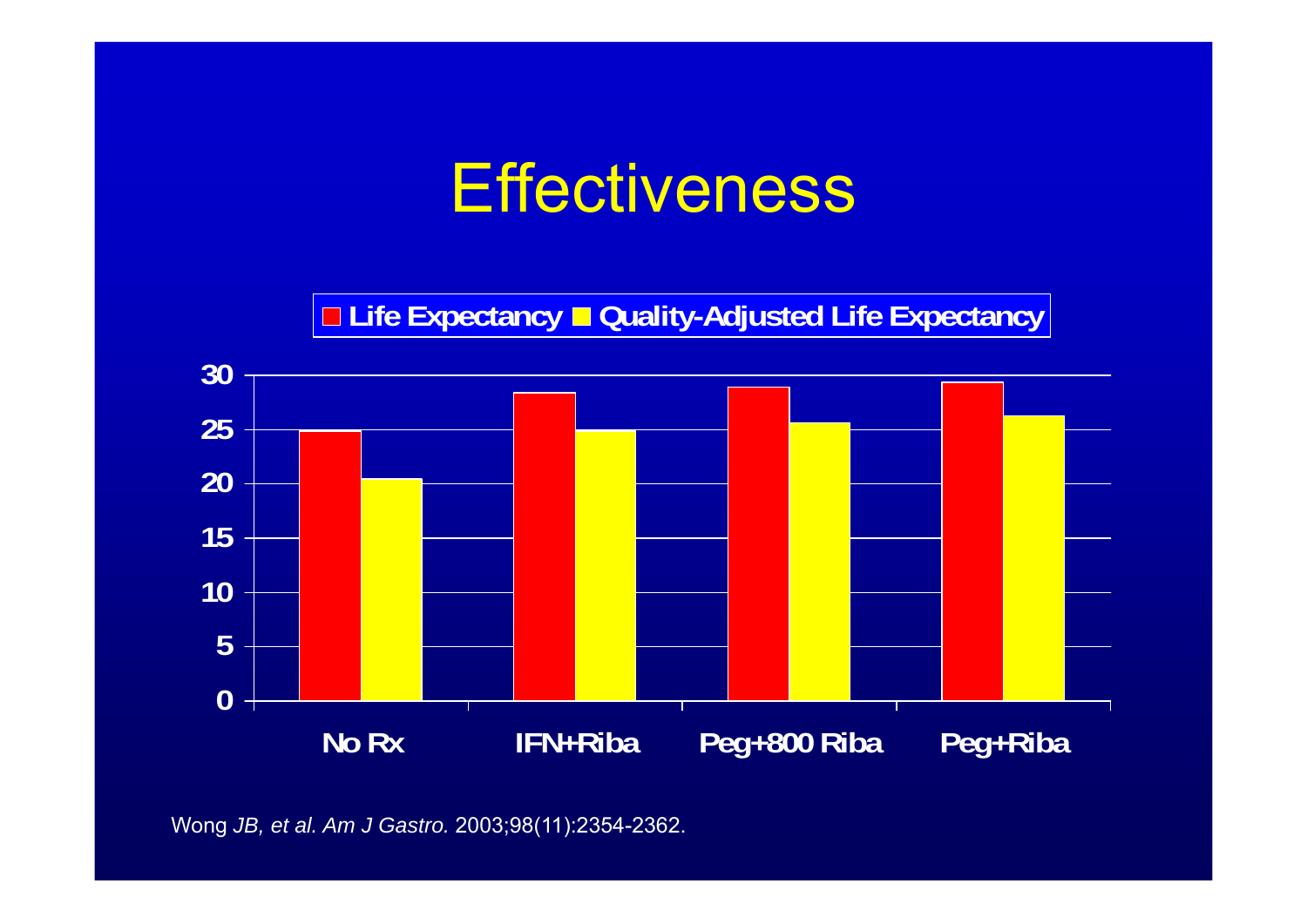# Discounted Quality-Adjusted Life Expectancy (years)



Wong *JB, et al. Am J Gastro.* 2003;98(11):2354-2362.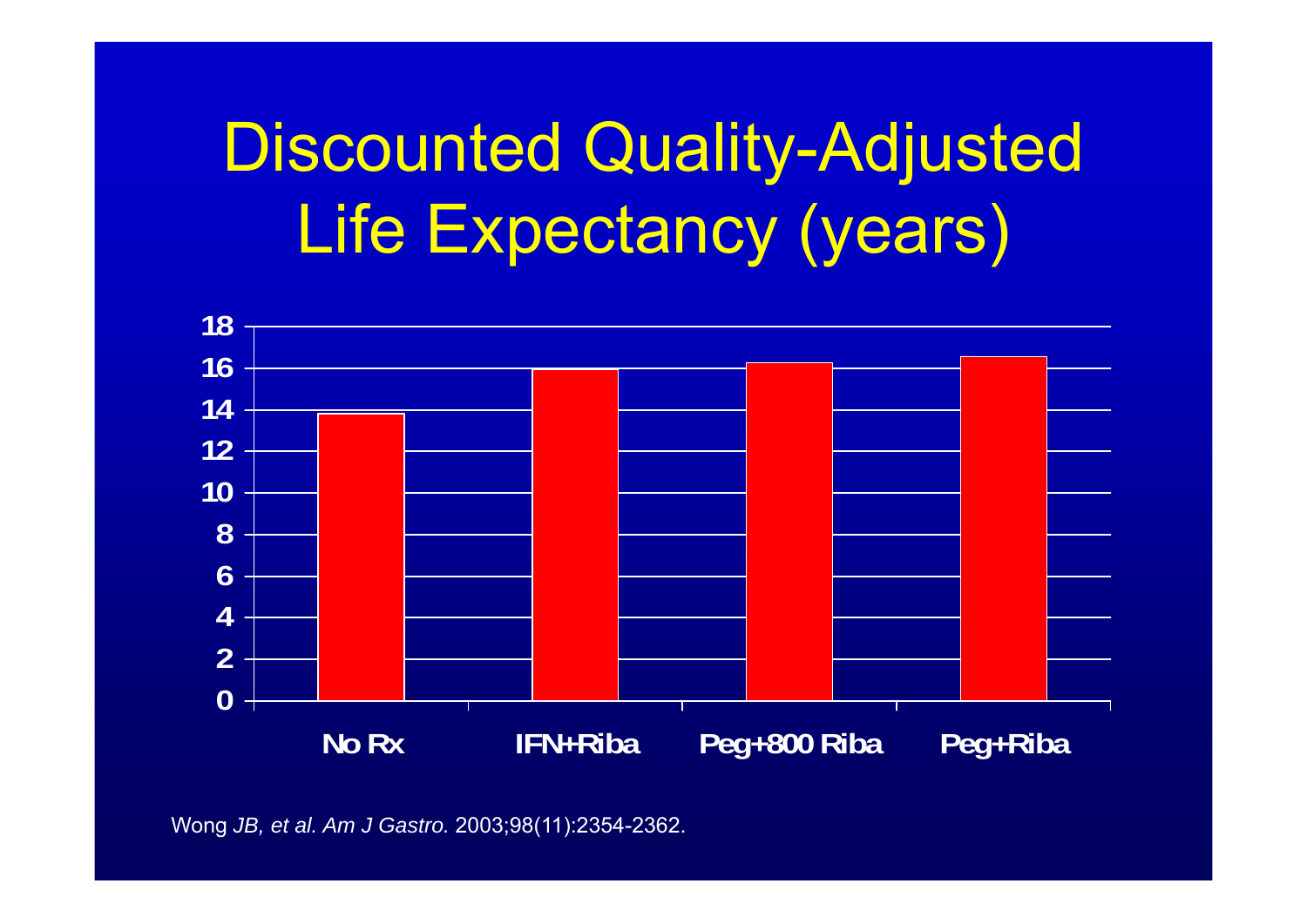### Cost-Effectiveness Analyses

- Depend on comparative effectiveness of the therapies examined and patient population
	- Chronic HBV therapy (15 studies)
		- Cost-saving to \$33 900 per QALY gained
	- **Chronic HCV therapy (24 studies)** 
		- Cost-saving to \$120 000 per QALY gained
- WHO: highly cost-effective < GDP; 1-3x GDP = cost-effective (\$23 000-91 000 in 2005)

Rajendra A J Hepatology. 2007;47:608; Veenstra DL Pharmaceoecon 2007;25:963; Spackman DE Pharmaceoecon 2008;26:937; Yuan Y J Manag Care Pharm 2008;14:21; Sullivan SD J Gastrol Hepatol 2007;22:1494; Lacey LF J Viral Hepat 2007;14:751; Lacey L J Gastro Hepatol 2008;23:571; Yuan Y Value Health 2008;11:S11; Gerkens J Viral Hepatol 2007;14:523; Nakamura J Eur J Gastro Hep 2007;19:73; Gerkens S Acta Gastro Belgica 2007;70;177; Nakamura J J Viral Hep 2008;15:293; Grishchenko M Int J Health Tech Assess 2009;25:171; Siebert U Pharmacoecon 2009;27:351; Sroczynski G J Viral Hep 2010;17:34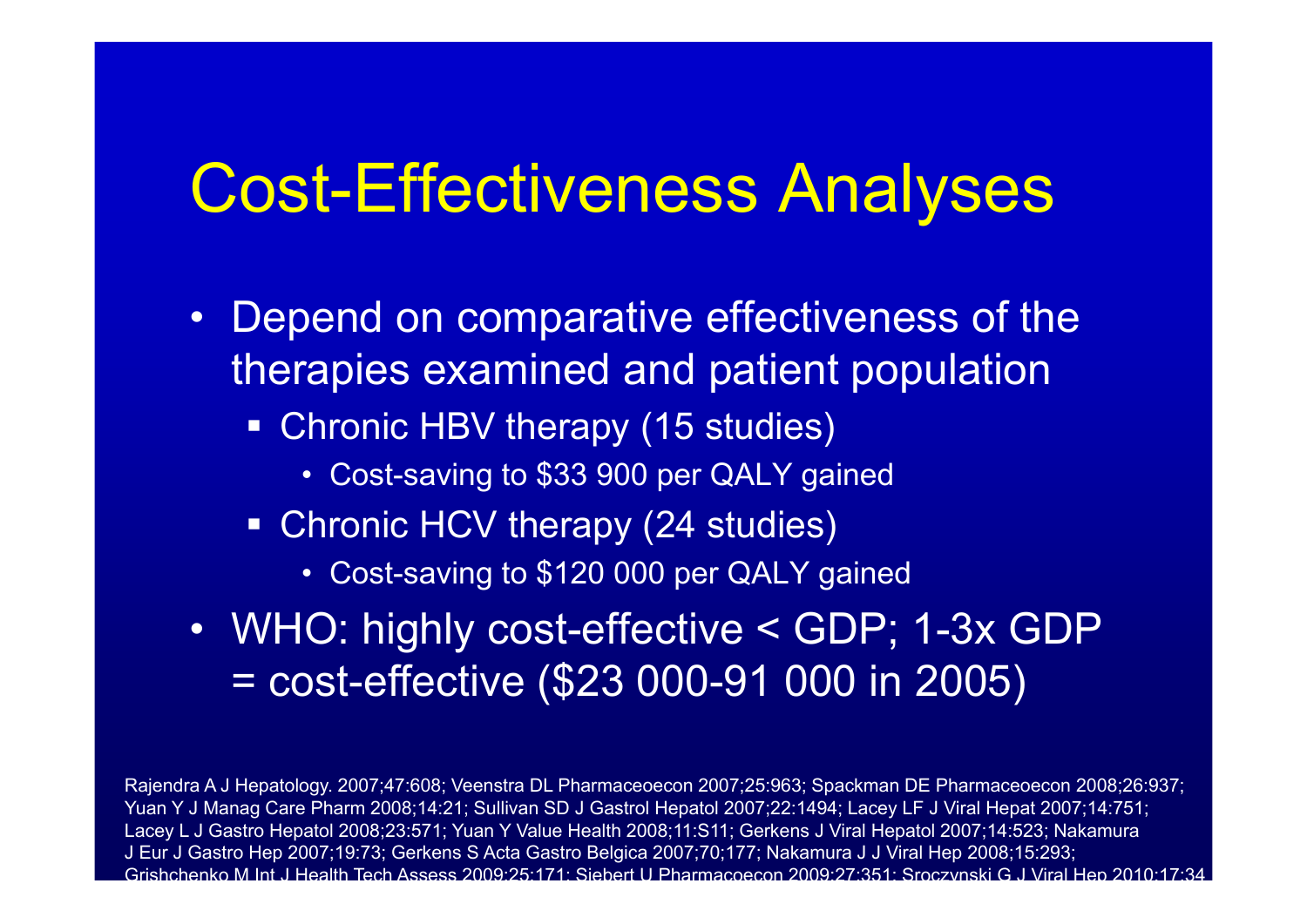### Cost-effectiveness Frontier vs. Lamivudiine 1 year



Lacey LF *J Viral Hepat* 2007;14:751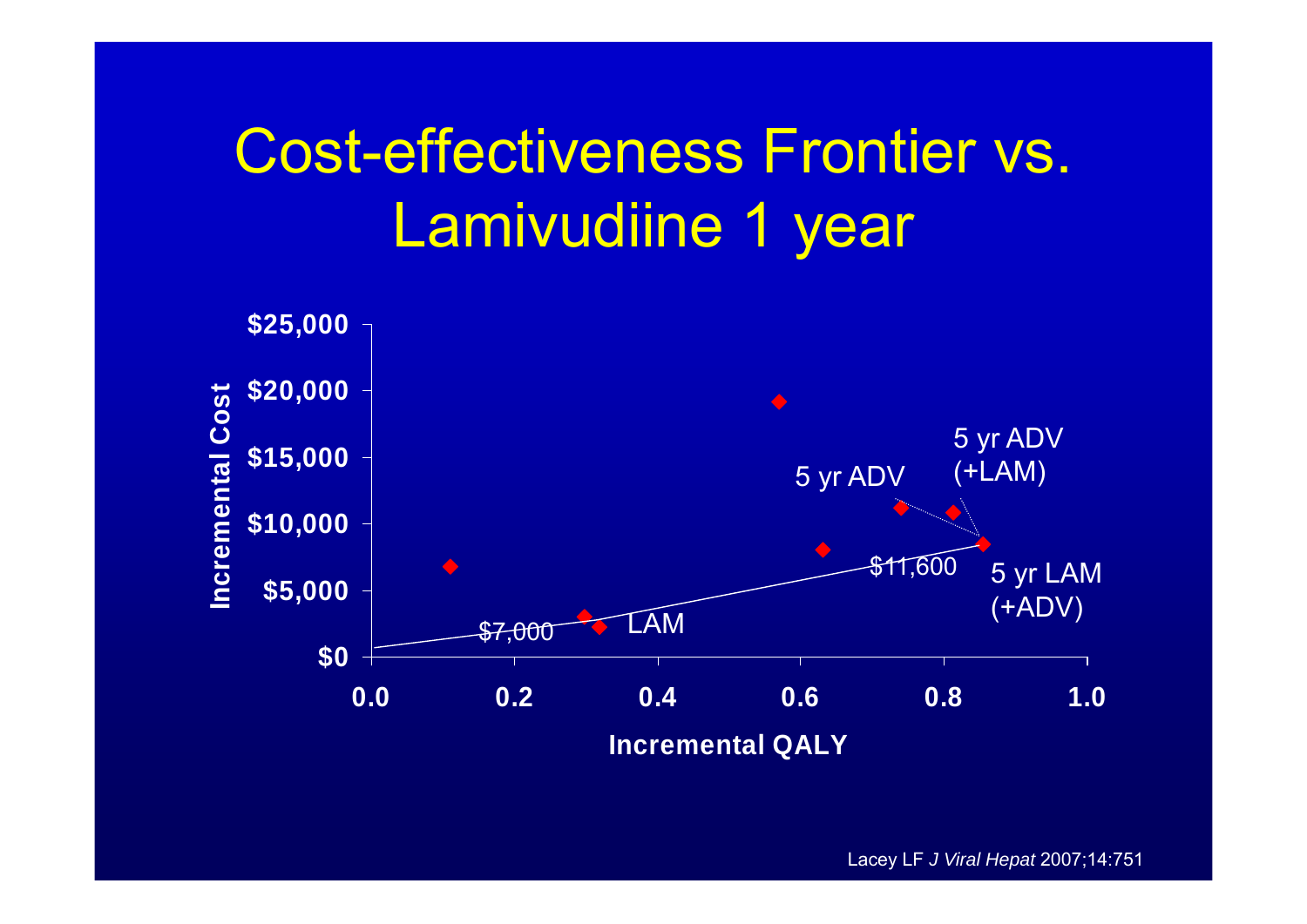### Institute of Medicine: Comparative Effectiveness Research

- $\bullet$  Direct comparison of effective interventions in patients typical of dayto-day clinical care
- $\bullet$ • Identify the clinical characteristics that predict which intervention would be most successful in an individual patient
- $\bullet$ • "Improve health care at both the individual and population levels"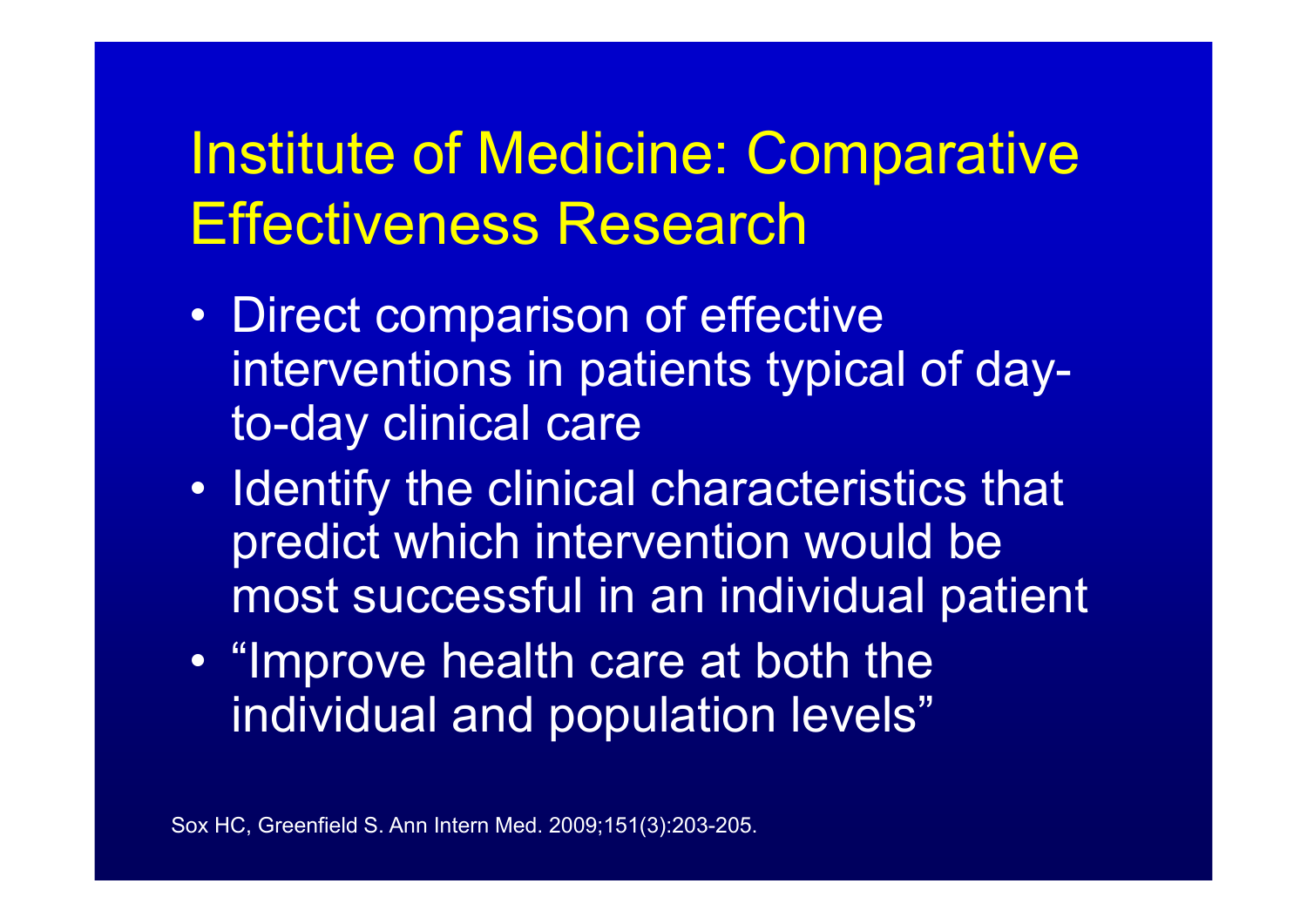# Translating Research









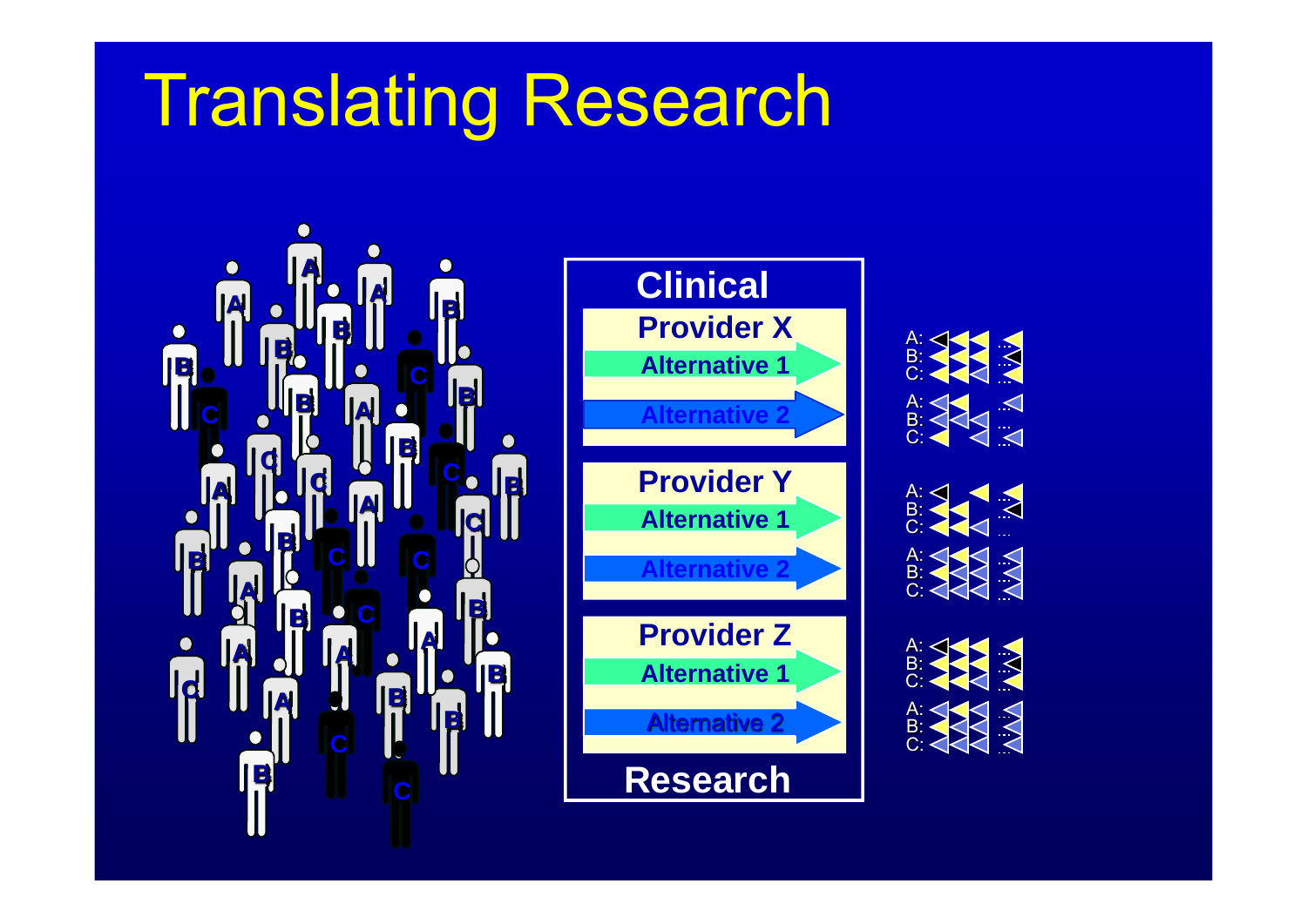# Future Research Agenda